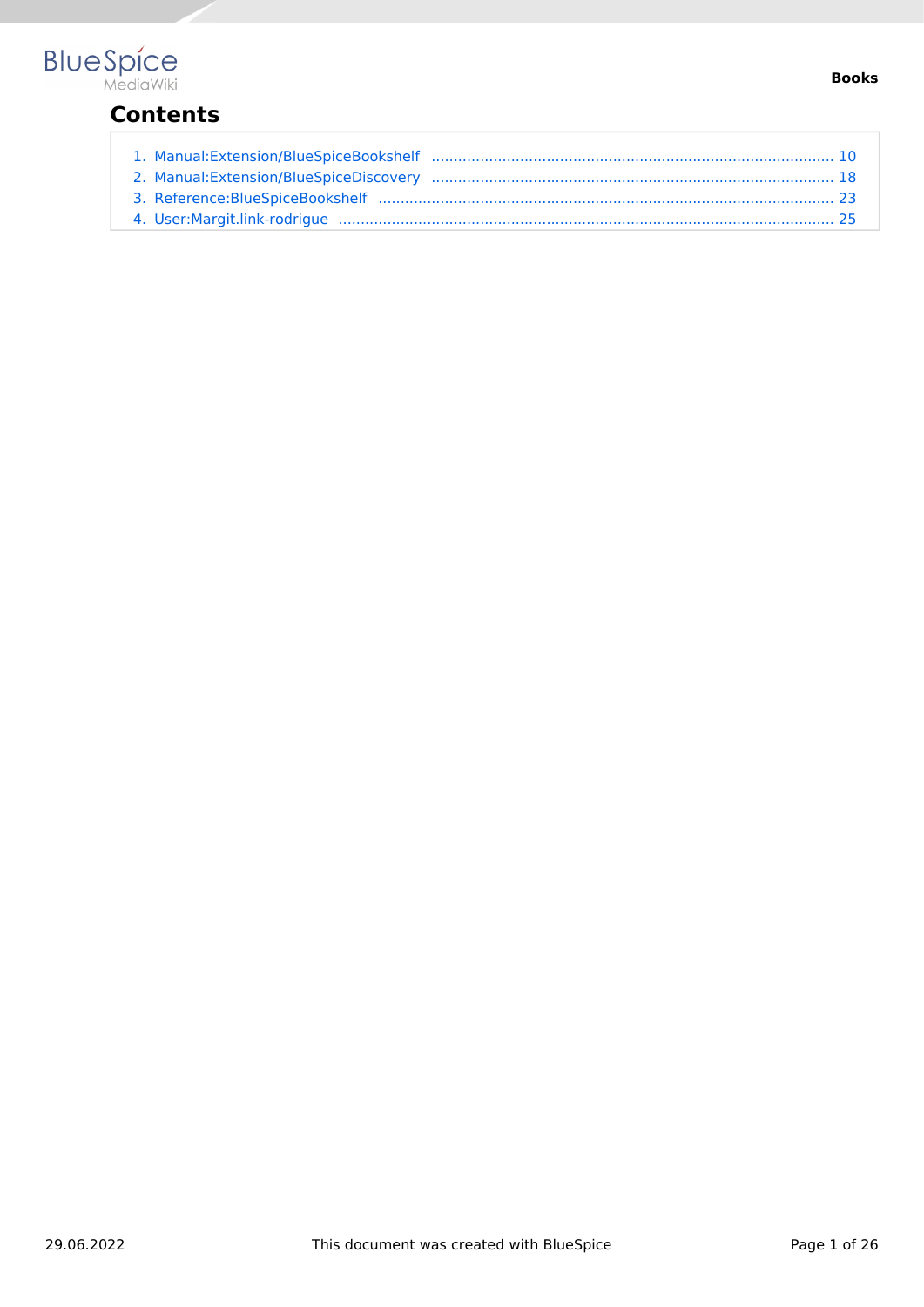

# **6 Books**

[Browse history interactively](https://en.wiki.bluespice.com)

[VisualWikitext](https://en.wiki.bluespice.com)

**[Revision as of 15:54, 23 December 2021](#page-9-0) ([view source\)](#page-9-0)**

[Margit.link-rodrigue](#page-24-0) ([talk](https://en.wiki.bluespice.com/w/index.php?title=User_talk:Margit.link-rodrigue&action=view) | [contribs](https://en.wiki.bluespice.com/wiki/Special:Contributions/Margit.link-rodrigue)) [Tag](https://en.wiki.bluespice.com/wiki/Special:Tags): [Visual edit](https://en.wiki.bluespice.com/w/index.php?title=Site:VisualEditor&action=view) [← Older edit](#page-9-0)

#### **Line 1: Line 1:**

#### **Books**

**[Latest revision as of 19:19, 18 March 2022](#page-9-0) ([view source](#page-9-0))** [Margit.link-rodrigue](#page-24-0) [\(talk](https://en.wiki.bluespice.com/w/index.php?title=User_talk:Margit.link-rodrigue&action=view) | [contribs\)](https://en.wiki.bluespice.com/wiki/Special:Contributions/Margit.link-rodrigue)

**+ <bookshelf src="Book:User manual" />**

{{DISPLAYTITLE:Books}} {{DISPLAYTITLE:Books}}

#### **Line 151: Line 152:**

\*'''Book page:''' A new page in the namespace book. If you don't enter a new title, the book will be created with the same title and the suffix ''(Copy). E.g. Employee Manual (Copy).'' This file includes a copy of the structure of your original book with the corresponding links to the duplicated pages in the new copy.

\*'''Wiki pages''': All pages contained in the original book are duplicated. The following scenarios are possible:

\*\*'''Same namespace:''' If you duplicate a book in the same namespace, no actual duplicates of the actual wiki are created. Instead, the bookshelf tag is updated to point to the copy of the book. For example, if your original book contains the page ''HR:

**−** Quality assurance'' (the book is in the namespace HR), the ''Quality assurance" page now contains the bookshelf tag <code><nowiki**>< bs:bookshelf src="Book:Employee Manual (Copy)" /**>< /nowiki></code>.

\*\*'''Different namespace''': If you create the book copy in a different namespace, the bookshelf tag in the original files remains unchanged. The new pages in the different namespace are created with a bookshelf tag for the new book copy. This is most likely the scenario you want.

==Permissions== ==Permissions==

**+**

\*'''Book page:''' A new page in the namespace book. If you don't enter a new title, the book will be created with the same title and the suffix ''(Copy). E.g. Employee Manual (Copy).'' This file includes a copy of the structure of your original book with the corresponding links to the duplicated pages in the new copy.

\*'''Wiki pages''': All pages contained in the original book are duplicated. The following scenarios are possible:

\*\*'''Same namespace:''' If you duplicate a book in the same namespace, no actual duplicates of the actual wiki are created. Instead, the bookshelf tag is updated to point to the copy of the book. For example, if your original book contains the page ''HR: Quality assurance'' (the book is in the namespace HR), the ''Quality assurance" page now contains the bookshelf tag <code><nowiki>< /nowiki></code>.

\*\*'''Different namespace''': If you create the book copy in a different namespace, the bookshelf tag in the original files remains unchanged. The new pages in the different namespace are created with a bookshelf tag for the new book copy. This is most likely the scenario you want.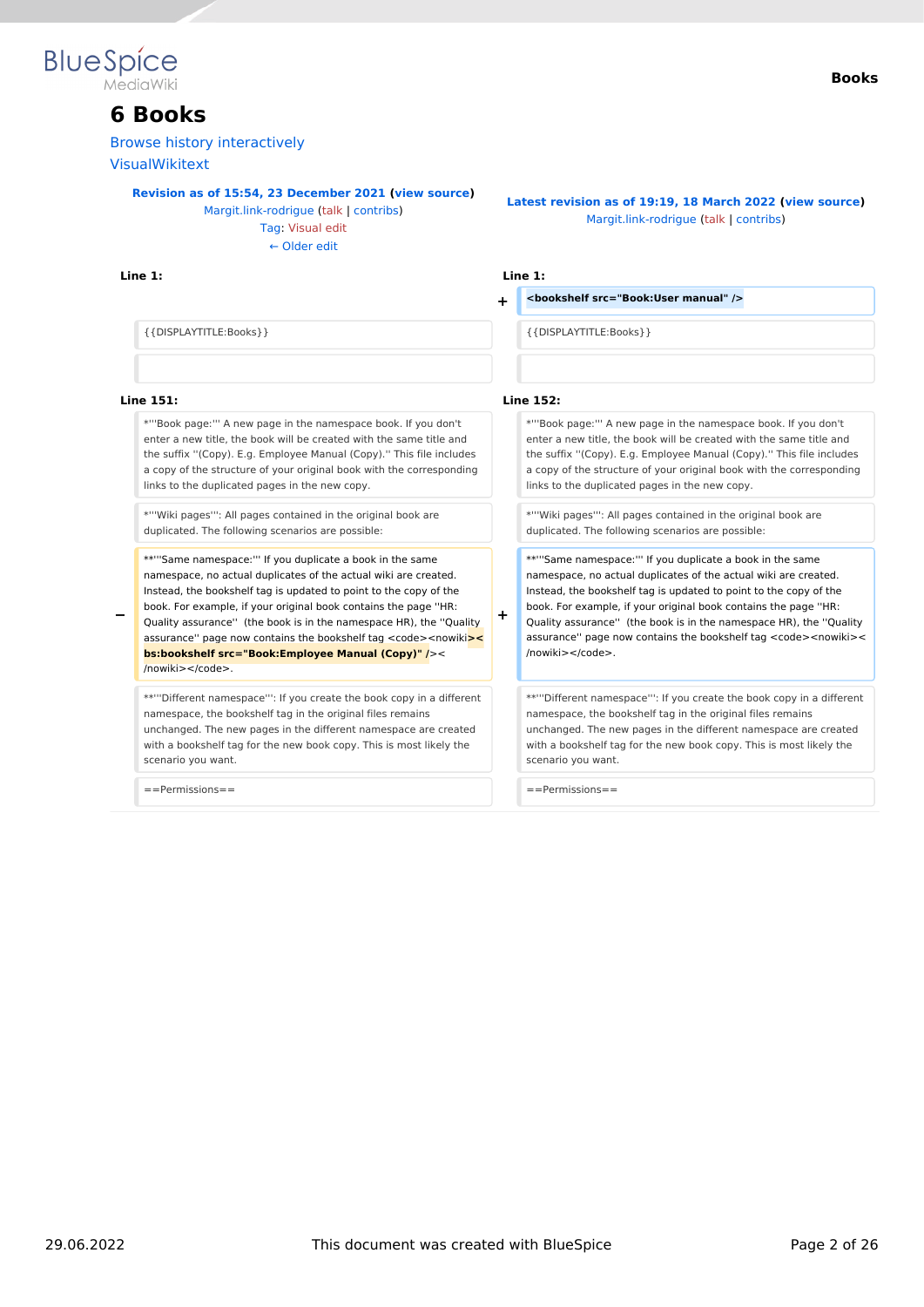# Latest revision as of 19:19, 18 March 2022

In BlueSpice pro, several wiki pages can be displayed for a structured book with chapter navigation. The book can also be printed as a PDF file with a cover sheet.

# Contents

**BlueSpice** 

MediaWiki

| 10 |
|----|
| 11 |
|    |
|    |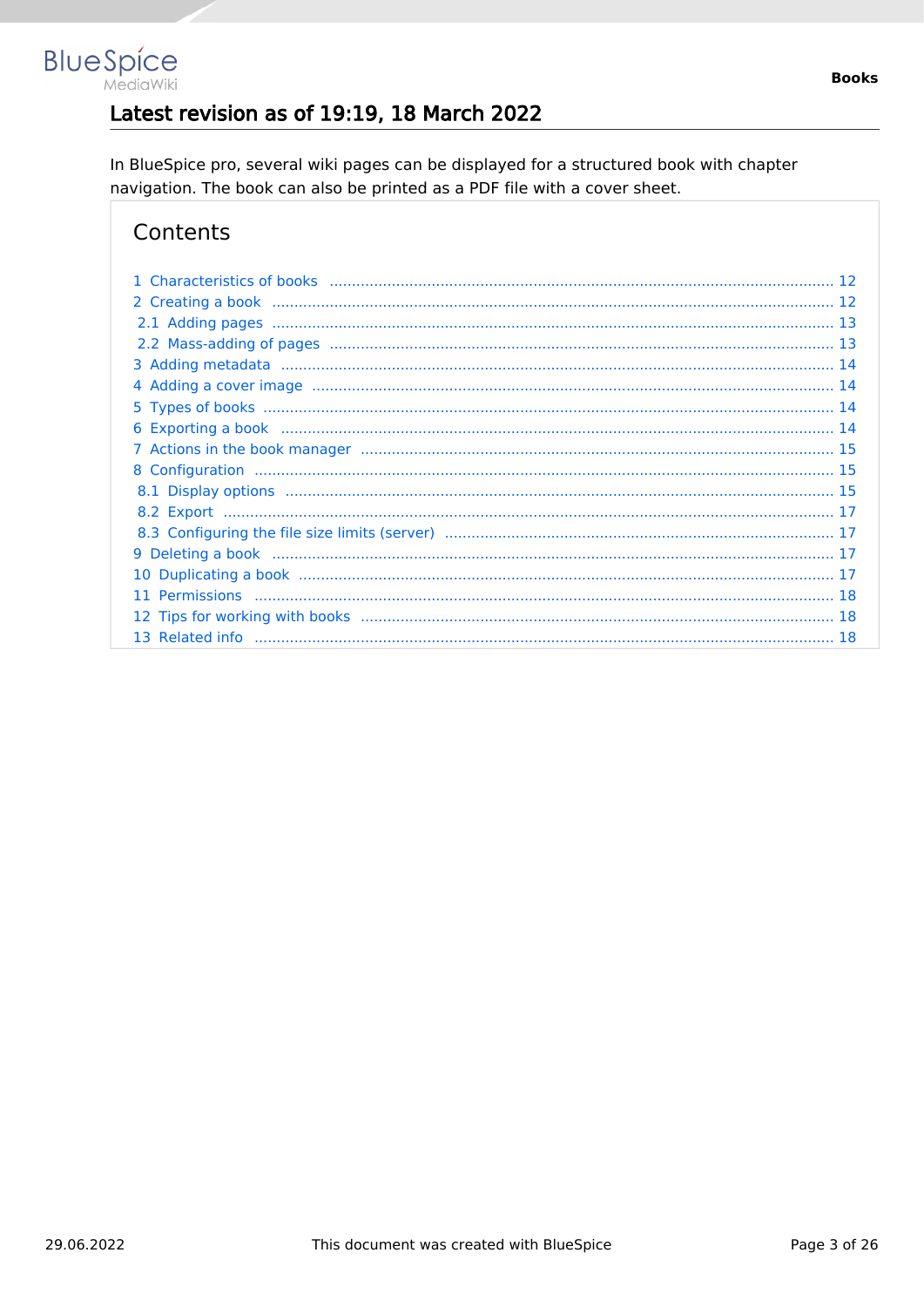

MediaWiki

# Characteristics of books

By default, books are created as a "general book". General books have the following characteristics:

They povide a chapter navigation.

On book pages, the book navigation is displayed instead of the main navigation.

A wiki page that belongs to a general book is identified by a  $\vert$  <br/>bookshelf />  $\vert$  tag in the source code. Each page can only be included **in one** general book.

Books can be printed completely or partially as a PDF with a cover sheet.

They are listed alphabetically on the bookshelf. It is not possible to hide individual books.

The bookshelf can be reached via the main navigation.

# Creating a book

Books are created from the page *Special:BookshelfBookManager*. This page can be reached from the *[Global actions](#page-17-0)* menu under *Management > Books*.

| Book manager                                                                                                                                 |                |         | O                     |
|----------------------------------------------------------------------------------------------------------------------------------------------|----------------|---------|-----------------------|
| $\left( \infty \right)$ $\left( \infty \right)$<br>$\left( \begin{matrix} + & \end{matrix} \right)$                                          |                |         | Export table $\vee$   |
| <b>Title</b>                                                                                                                                 | Assignments    | Actions |                       |
| General books (3 books)                                                                                                                      |                |         |                       |
| <b>Emergency Manual</b>                                                                                                                      | No assignments |         |                       |
| <b>Organization Manual</b>                                                                                                                   | No assignments |         |                       |
| <b>Quality Handbook</b>                                                                                                                      | No assignments |         |                       |
| Page $\begin{array}{ c c c c c }\n\hline\n1 & \text{of} 1 & \rightarrow & \rightarrow & \begin{array}{c}\n\searrow & \searrow & \end{array}$ |                |         | Displaying 1 - 3 of 3 |
| Book manager                                                                                                                                 |                |         |                       |

#### **To create a book:**

**Click** the  $+$  -button. **Enter** a *Book title.* **Select** Sie als *Art des Buches* "General books" as type of the book.

| <b>Book Manager</b> |                                   |                             |                   |              |
|---------------------|-----------------------------------|-----------------------------|-------------------|--------------|
| $\qquad \qquad +$   |                                   |                             |                   |              |
| Title               | Cancel                            |                             | Create a new book | <b>Done</b>  |
| General books (3)   |                                   | Book title: Employee manual |                   |              |
| Admin manual        | Type of the book:   General books |                             |                   | $\checkmark$ |
|                     |                                   |                             |                   |              |

**Click** *Done*. The book editor loads next.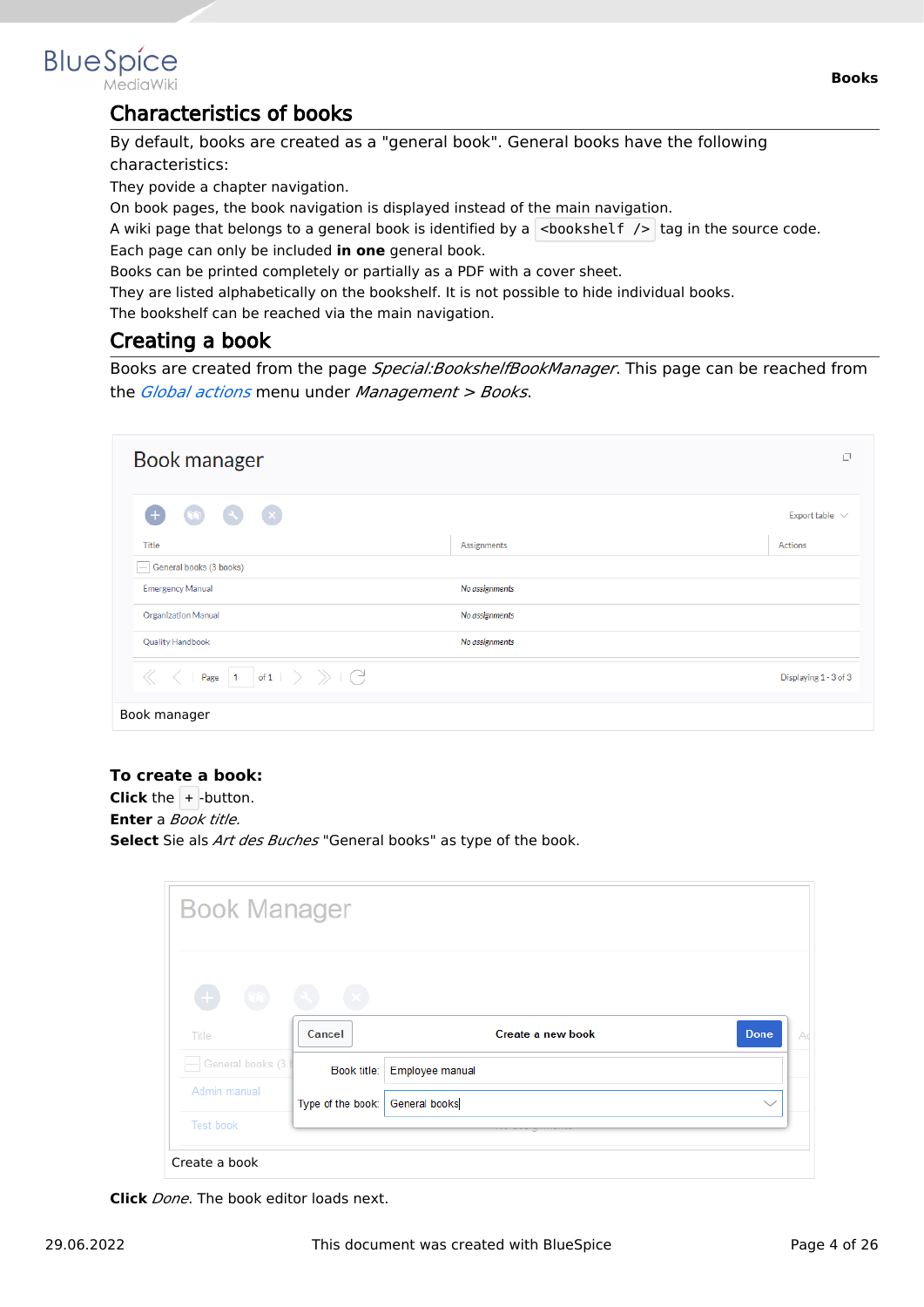

**Important!** The book is only created in the wiki when at least one page has been saved in the book.

# **Adding pages**

You are now in the book editing mode.



**Click** the *Plus* button (1). A dialog window opens.

**Search** for a page in the wiki and select it. Soll in der Buchnavigation ein anderer Name angezeigt werden so können Sie ienen Anzeigetitle angeben (optional).

**Click** *Done*.

**Add** additional pages.

**Click** the arrow of the *Save* button and select *Save and add chapter navigation.* This process inserts the  $\leq$ bookshelf /> tag into the source code of all wiki pages in the book. This causes a revision of the pages.



**Tip:** You can click a page title of a book page before adding a new book page. This is then inserted as a sub-chapter. You can move pages to the desired position later using drag & drop with the mouse.

The book is now displayed on the wiki bookshelf. The bookshelf can be reached via the entry links in the main navigation.

**Note:** There is no option to go directly from the bookshelf to the book manager.

#### **Mass-adding of pages**

After clicking "Mass add", a dialog is opened. It contains different criteria for page selection: All pages of a category

All subpages of a certain page

From a page collection - page collections are lists of pages located in the MediaWiki namespace. They are usually created from [search results](https://en.wiki.bluespice.com/wiki/Manual:Extension/BlueSpiceExtendedSearch#Export).

By a semantic property - pages can be selected based on the value of a certain semantic property.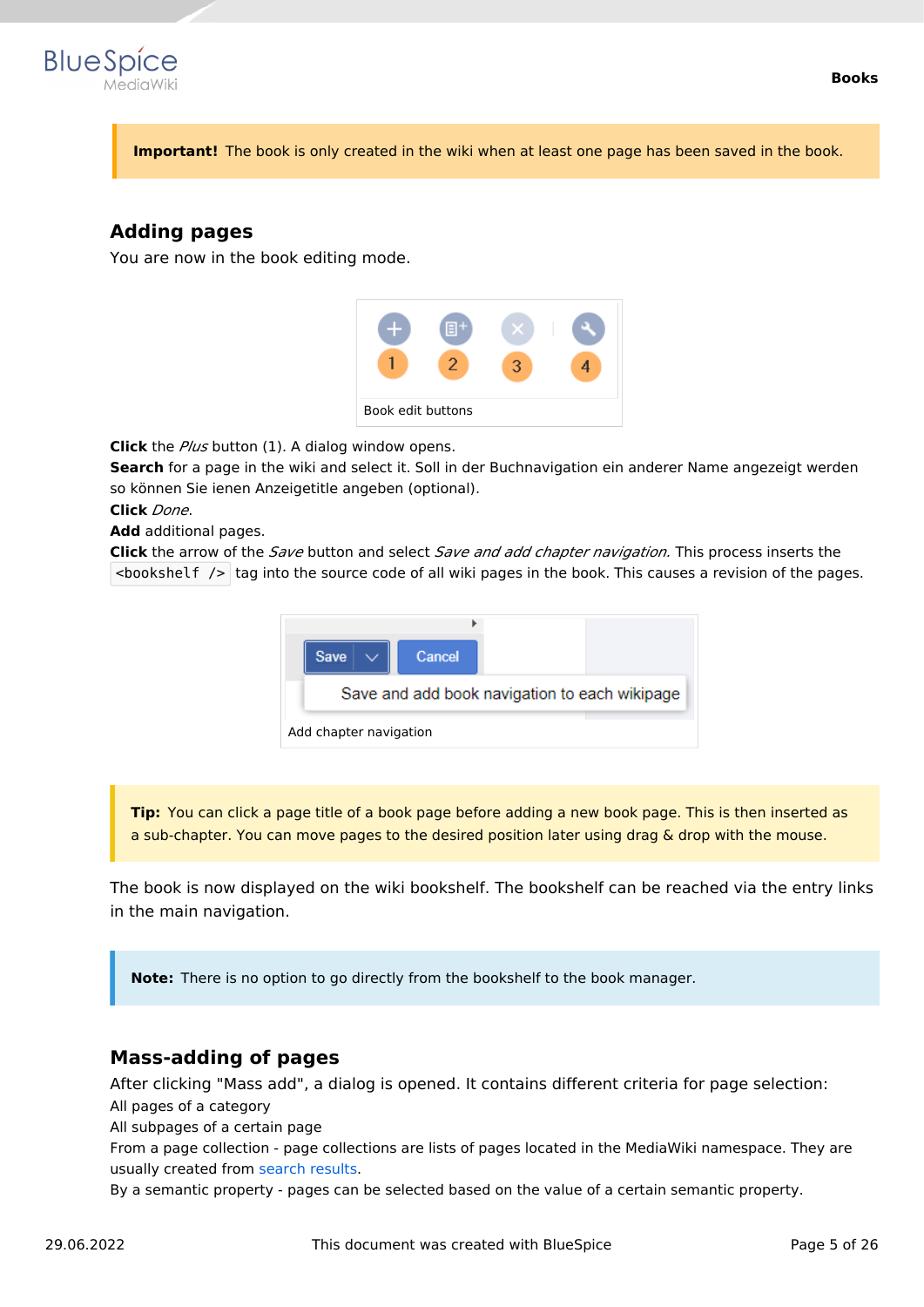

MediaWiki

After adding your book pages click S*ave* at the bottom of the page. Now you have created a page in the namespace *Book*. It simply contains the list of pages that have been added to the book.

# Adding metadata

While editing a book (adding or removing pages), meta-data for the book can be added. References to these metadata can be included in the PDF template. To edit metadata, select the top-most node of the book (first page) and click the wrench icon. A dialog will be opened where various meta-data can be added or removed:

Title Subtitle Author 1 and 2 Document-ID Document type Department Version

Template (PDF): If you maintain multiple PDF templates for books, you can select one of them here. Table of Contents (Only article titles, or Embed article TOCs)

# Adding a cover image

To add a cover photo for the book, add a metadata item *Bookshelf image*. Select this option from the dropdown and click *Add*. Once the meta data is added enter the name of the image in the value field. Any image currently uploaded to the wiki can be used. Type the name without the "File:" prefix (enter the image name and file extension).

# Types of books

| <b>Art</b>                       | <b>Beschreibung</b>                                                                                                                                                                                                                                                                                                                                                                                                                                    | <b>Kapitelnavigation</b> |
|----------------------------------|--------------------------------------------------------------------------------------------------------------------------------------------------------------------------------------------------------------------------------------------------------------------------------------------------------------------------------------------------------------------------------------------------------------------------------------------------------|--------------------------|
| General<br><b>books</b>          | Visible to all users. Only general books can have a chapter<br>navigation. In almost all cases a book is set up as a "general book".                                                                                                                                                                                                                                                                                                                   | ja                       |
| Own books                        | An own book is only visible in the bookshelf to the user who created<br>the book. Such a book does not have a chapter navigation. Own<br>books are usually created to export wiki pages as a PDF with a<br>cover sheet.                                                                                                                                                                                                                                | nein                     |
| <b>Temporary</b><br><b>books</b> | This selection is also available to wiki users who are not logged into<br>the wiki and is therefore mainly useful for public wikis. These books<br>are only temporarily stored in the user's browser and not in the wiki<br>itself. If the browser cache is deleted or the user switches to<br>another browser, the book is no longer available. The main aim of<br>temporary books is so that users can collectively print out wiki<br>pages as PDFs. | nein                     |

# Exporting a book

Books, individual chapters or even individual book pages can be exported as PDF files: **Open** the book in the book manager.

**Select** each of the pages or chapters to export by clicking the appropriate check boxes. Sub-chapters are selected automatically.

**Click** the Export Selections drop-down menu to open a list of the available formats.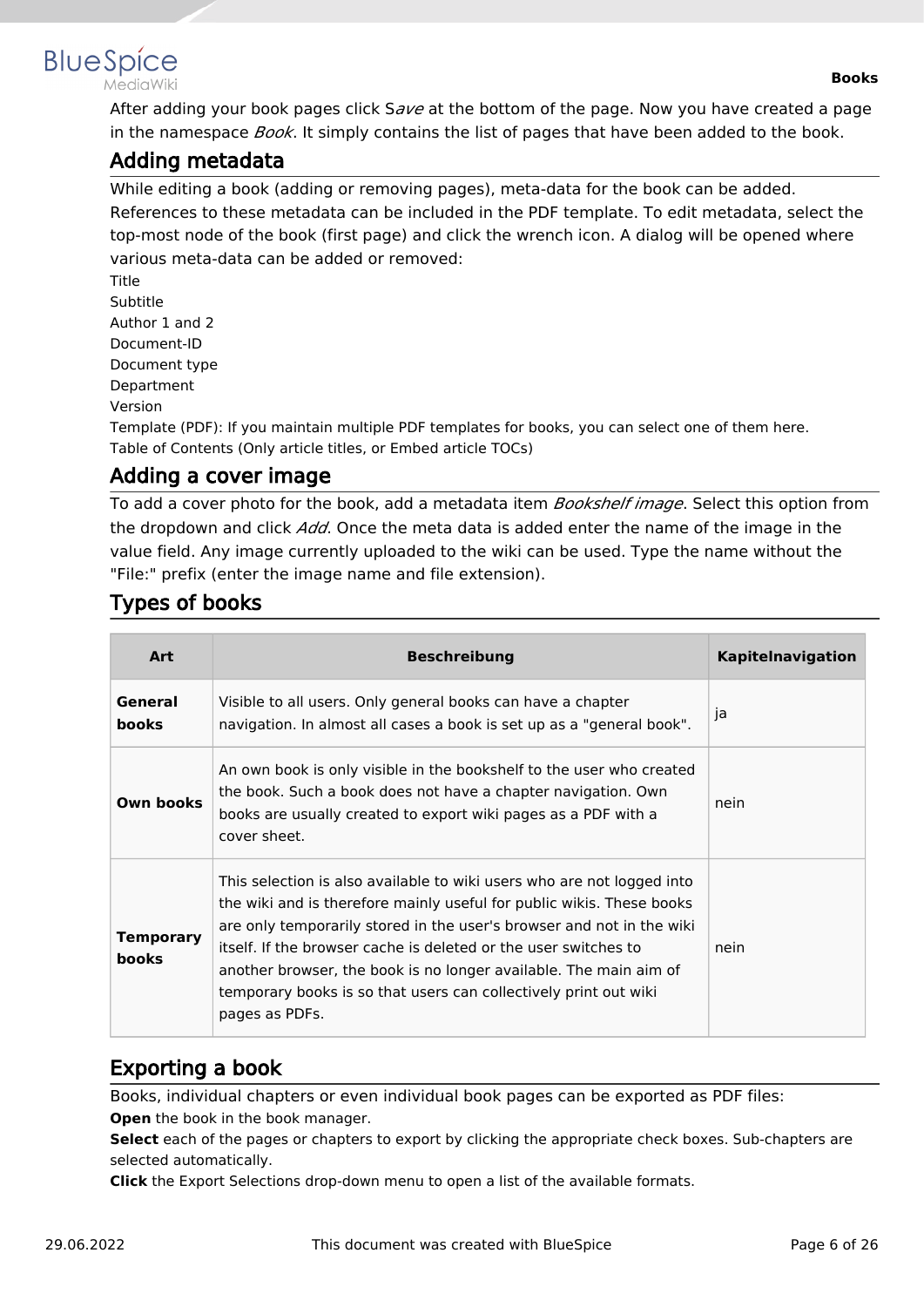

# Actions in the book manager

Der Link Verwaltung > Bücher im Menü *Globale Aktionen* lädt die Seite *Spezial:Bücherverwaltung* . Hier können Sie Ihre Bücher bearbeiten.

| <b>Book Manager</b>         |                |                                      |
|-----------------------------|----------------|--------------------------------------|
| $(\times)$<br>$\mathcal{A}$ |                | Export table $\sqrt{ }$              |
| Title                       | Assignments    | Actions                              |
| General books (3 books)     |                | 4                                    |
| <b>Employee Manual</b>      | No assignments | $\odot$ $\odot$<br>$\mathbf{a}$<br>凹 |
| <b>Organization Manual</b>  | No assignments | 5<br>3<br>1                          |
| <b>Quality Handbook</b>     | No assignments |                                      |

**Edit** (1): Links to the Book editor where you can edit the book contents and metadata.

**Delete** (2): Deletes the book page in the namespace *Book* **without** deleting the wiki pages.

**Duplicate** (3): Duplicates this book, including **all the pages** of the book to a different namespace.

**Export** (4): Exports all wiki pages in this book to PDF.

Assign (5): Assigns the book to designated users. These users are the responsible editors of the book.

# **Configuration**

#### **Display options**

**Show book chapter pager after content:** Displays previous/next book page navigation at the end of each book page. (1)

**Show book chapter pager before content:** Displays previous/next book page navigation at the beginning of each book page. (2)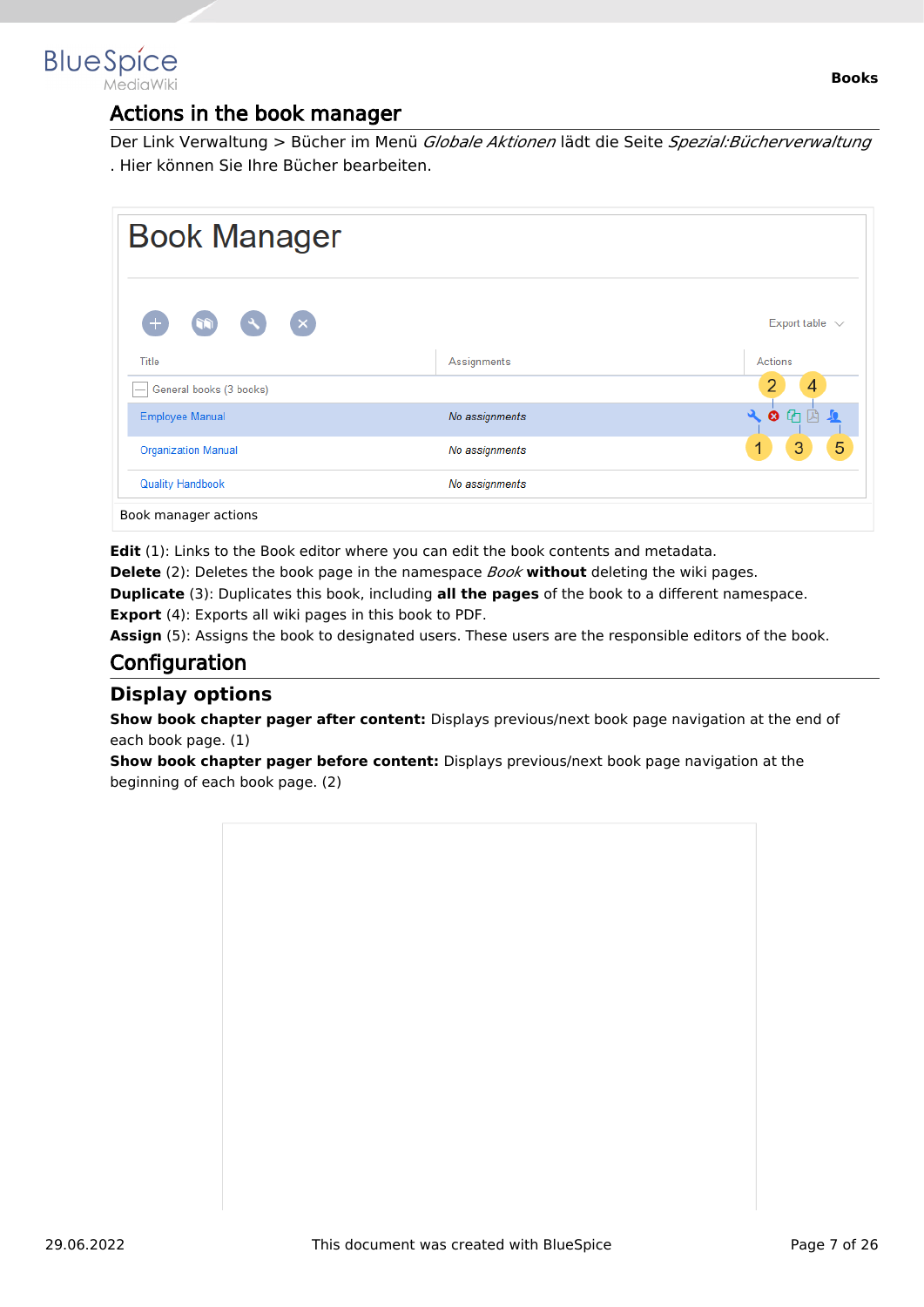



| <b>User manual</b>                |                                                                                                                                                                                                                                                    |                                                     |  |
|-----------------------------------|----------------------------------------------------------------------------------------------------------------------------------------------------------------------------------------------------------------------------------------------------|-----------------------------------------------------|--|
| < Previous                        | 1                                                                                                                                                                                                                                                  | Next >                                              |  |
| <b>Login and preferences</b>      |                                                                                                                                                                                                                                                    |                                                     |  |
| 1 Last edited 3 months ago by MLR |                                                                                                                                                                                                                                                    | $\bigstar$ Unwatch $\bigcirc$ No status information |  |
|                                   |                                                                                                                                                                                                                                                    |                                                     |  |
| Login                             |                                                                                                                                                                                                                                                    |                                                     |  |
|                                   | In the following window, enter your user name and password. Click Log in and you're ready to go.<br>SPECIAL PAGE<br>Log in<br>Username<br>Testuser<br>Password<br><br>Keep me logged in<br>Log in<br>Help with logging in<br>Forgot your password? |                                                     |  |
| < Previous                        | $\overline{2}$                                                                                                                                                                                                                                     | Next >                                              |  |
| Book navigation                   |                                                                                                                                                                                                                                                    |                                                     |  |

**Use the display title from book source on article:** Shows the title from the book navigation as page title instead of the page name.

| BlueSpice4<br>$=$                                        | $\alpha$<br>Find                                                                                                                                                                                                                                                                                                                                                   |           |
|----------------------------------------------------------|--------------------------------------------------------------------------------------------------------------------------------------------------------------------------------------------------------------------------------------------------------------------------------------------------------------------------------------------------------------------|-----------|
| Θ<br>Main navigation                                     | Semantic MediaWiki ▶<br>Examples > Customer data ><br><b>Template styling</b><br><b>Manual</b>                                                                                                                                                                                                                                                                     | Last edit |
| <b>Getting started with</b><br><b>Semantic MediaWiki</b> | 3. Template styling                                                                                                                                                                                                                                                                                                                                                |           |
| Next<br><b>Previous</b>                                  | By default, a semantic template that was created with the page Special:CreateTemplate, is displayed in a basic table format. Each property/value pair is shown in<br>row.The table width adjusts to the table content.                                                                                                                                             |           |
| 1. Semantic MediaWiki Basics                             |                                                                                                                                                                                                                                                                                                                                                                    |           |
| 2. Example: Customer data                                | Location<br>Regensburg<br>Jane Doe<br>Contact                                                                                                                                                                                                                                                                                                                      |           |
| 3. Template styling                                      | First contact 2020/12/21                                                                                                                                                                                                                                                                                                                                           |           |
| 4. Query the data                                        | Hallo Welt! was founded to make the technology and concept of Wikipedia applicable for professional usage.<br>Since 2007 Hallo Welt! builds collaborative platforms of knowledge for organisations - especially solutions for knowledge management,                                                                                                                |           |
| 5. Naming conventions                                    | online documentation and quality management.                                                                                                                                                                                                                                                                                                                       |           |
|                                                          | Default table of a semantic template                                                                                                                                                                                                                                                                                                                               | 47        |
|                                                          | To change the table layout, we can add some styling information to the template.<br>Adjusting the template styling<br>To format the table, we create a subpage to the template. It contains the custom template styles. In the following example, we create a variation of the original<br>width of 100%, left-aligned labels and more padding in the table cells. |           |
|                                                          | Location<br>Regensburg                                                                                                                                                                                                                                                                                                                                             |           |
|                                                          | Contact<br>Jane Doe                                                                                                                                                                                                                                                                                                                                                |           |
| book display title                                       |                                                                                                                                                                                                                                                                                                                                                                    |           |

**Note:** If the page additionally contains a {{DISPLAYTITLE}} tag, the display title of the page is shown instead of the book title.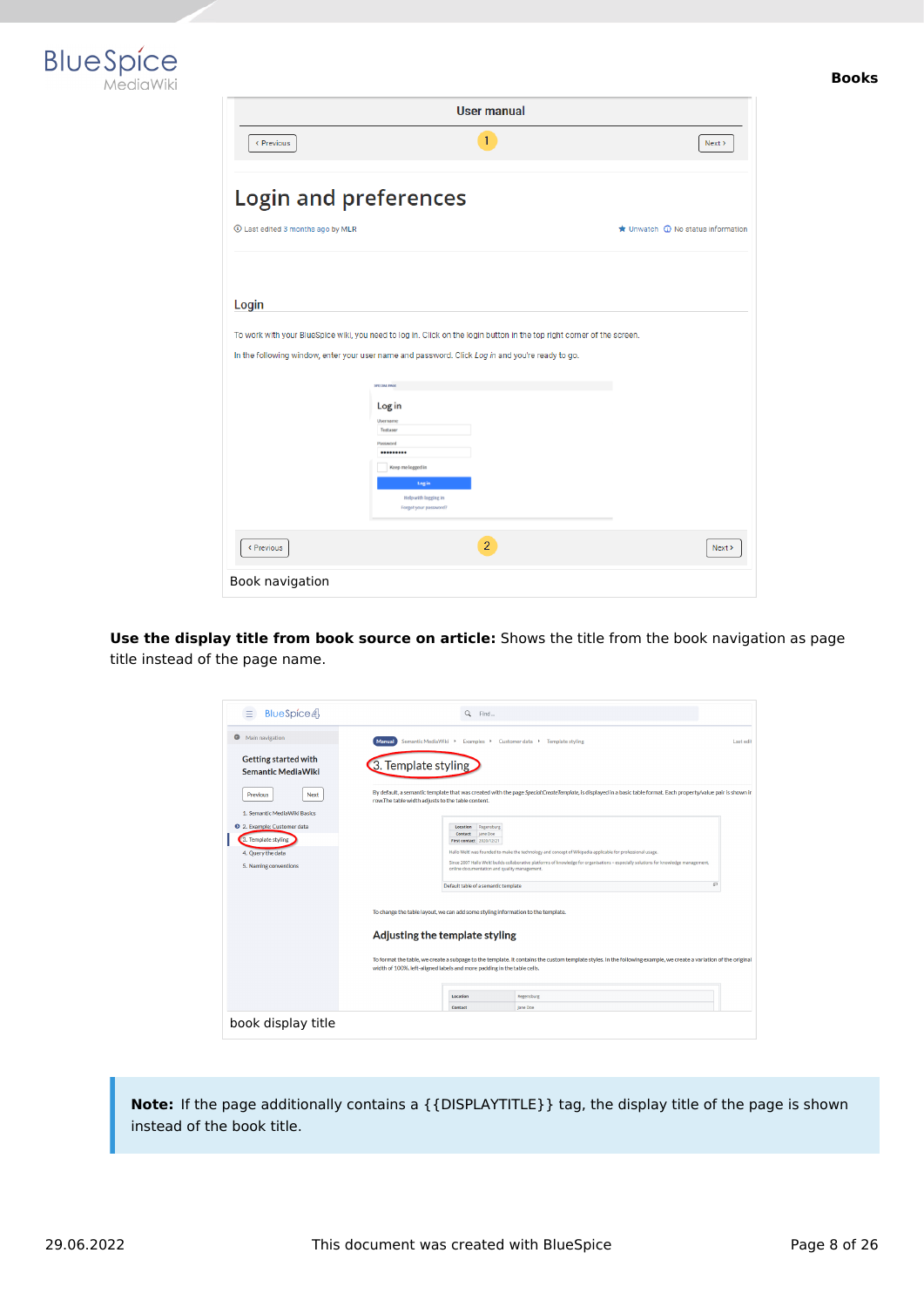

Prepend article table of contents and headlines with book numberation Supress namespace prefix of book articles in output

#### **Export**

Wiki-Administratoren können folgende Anpassungen für den Buchexport vornehmen:

### **Configuring the file size limits (server)**

By default, the book export is limited to 50MB in file size. To adjust this value, complete the following steps:

In Apache Tomcat, open the file *web.xml*:

```
sudo -s
nano /opt/tomcat/webapps/manager/WEB-INF/web.xml
```
Look for the following lines and adjust the value (e.g. for 250MB=26214400)

```
<max-file-size>262144000</max-file-size>
<max-request-size>262144000</max-request-size>
```
The web app BShtml2PDF also has a setting that needs to be adjusted:

nano /opt/tomcat/webapps/BShtml2PDF/WEB-INF

Enter your values in the following lines:

```
<param-name>maxMemSize</param-name> <param-value>26214400</param-value>
<param-name>maxFileize</param-name> <param-value>26214400</param-value>
```
Apache Tomcat neu starten

service tomcat restart

#### Deleting a book

Wenn Sie ein Buch löschen, entfernen Sie nur die Buchseite des Buches (also das Inhaltsverzeichnis). Die Wiki-Seiten im Buch werden jedoch nicht gelöscht. Bevor Sie das Buch löschen, werden Sie in einem Popup-Menü darüber informiert, dass das *bookshelf*-Tag nicht automatisch von den Seiten entfernt wird.

Die *bookshelf*-Tags haben nach dem Löschen des Buches keine Auswirkung auf die Wiki-Seiten. Wenn Sie sie manuell entfernen möchten, können Sie zur Seite *Spezial:Text ersetzen* gehen und ein "Suchen und Ersetzen" durchführen.

# Duplicating a book

You can create an entire copy of the book by duplicating it:

#### **To duplicate a book:**

**Enter** a *target name*: The default vlaue is the book name with the suffix *(copy)*. Change this to create a different book title.

**Select** a *namespace*: Choose a namespace that is different from the original namespace.

If you are not careful, you might experience some unintended consequences. By creating a new book, you also create copies of all the wiki pages in the original book. Since a namespace cannot contain the same page twice, you have to copy the files to a different namespace.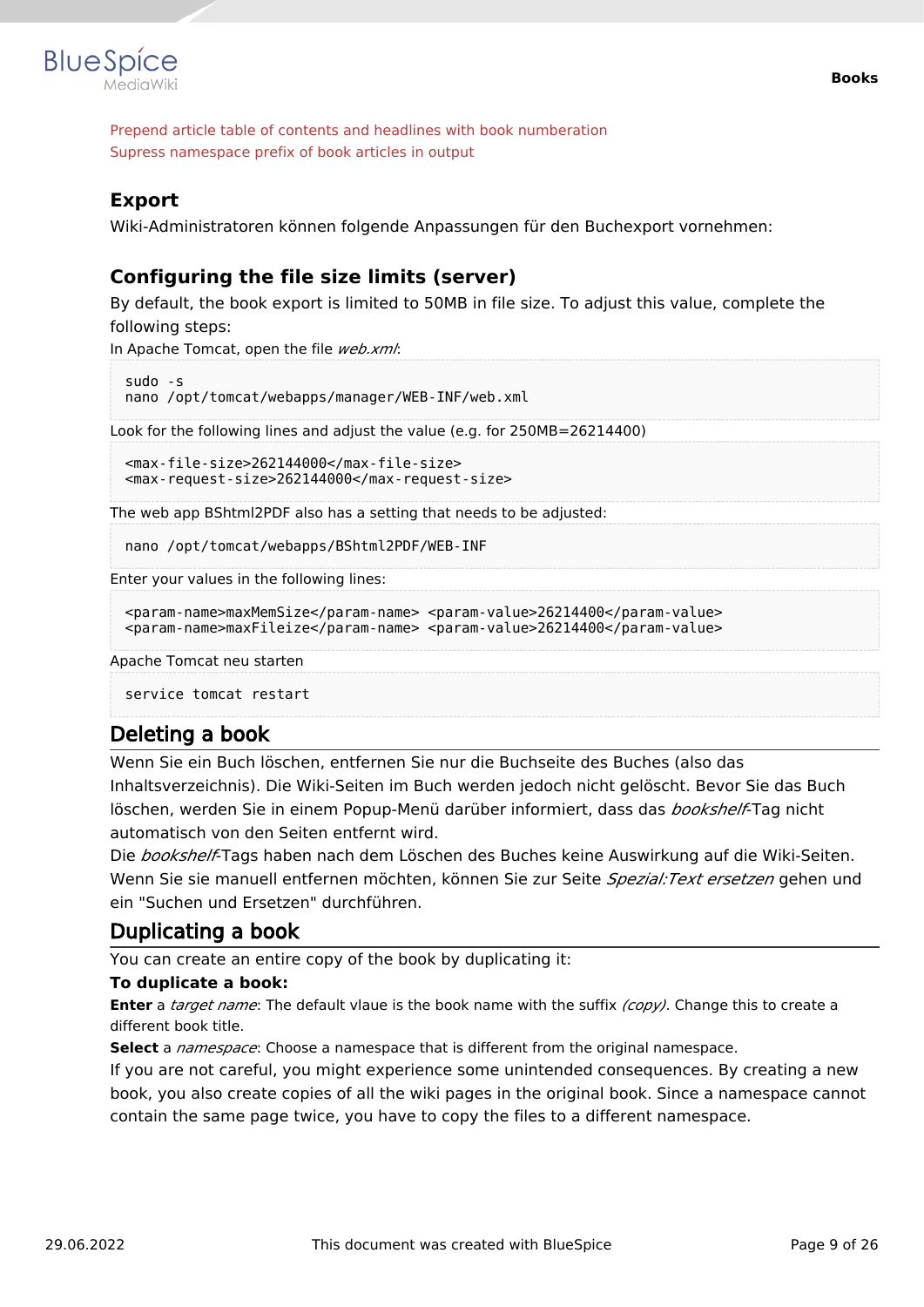#### **Books**

# **BlueSpice**

#### **About the duplicated files:**

**Book page:** A new page in the namespace book. If you don't enter a new title, the book will be created with the same title and the suffix *(Copy). E.g. Employee Manual (Copy).* This file includes a copy of the structure of your original book with the corresponding links to the duplicated pages in the new copy.

**Wiki pages**: All pages contained in the original book are duplicated. The following scenarios are possible: **Same namespace:** If you duplicate a book in the same namespace, no actual duplicates of the actual wiki are created. Instead, the bookshelf tag is updated to point to the copy of the book. For example, if your original book contains the page *HR:Quality assurance* (the book is in the namespace HR), the *Quality assurance* page now contains the bookshelf tag

**Different namespace**: If you create the book copy in a different namespace, the bookshelf tag in the original files remains unchanged. The new pages in the different namespace are created with a bookshelf tag for the new book copy. This is most likely the scenario you want.

# **Permissions**

To create and edit books, users need *edit* rights in Book namespace. Additionally, a user can only add pages to the book that that user can read. If a user tries to export a book to PDF that contains pages for which the user does not have permissions, the user will get an error message.

# Tips for working with books

Use a competent team to decide on the content that should be transferred into an online book. Decide on how to handle existing numerations or references.

Seize the opportunity: Get rid of unnecessary content (or don't include it in your book).

Decide on standards for documents: When does it make sense to link documents in the wiki? When is is sensible to include the document's content into a wiki article?

Decide on a fitting course of action: Do you want to create the articles in the wiki first, and compile them in a book structure afterwards, or do you want to create the book structure first, and create and edit the articles contained gradually?

Related info

- [Reference:BlueSpiceBookshelf](#page-22-0)
- [Customizing page breaks](https://en.wiki.bluespice.com/w/index.php?title=Manual:Extension/BlueSpiceBookshelf/Customized_PDF_Output&action=view)

# <span id="page-9-0"></span>**6 Books**

**[Latest revision as of 19:19, 18 March 2022](#page-9-0) ([view source\)](#page-9-0)** [Margit.link-rodrigue](#page-24-0) ([talk](https://en.wiki.bluespice.com/w/index.php?title=User_talk:Margit.link-rodrigue&action=view) | [contribs](https://en.wiki.bluespice.com/wiki/Special:Contributions/Margit.link-rodrigue))

(No difference)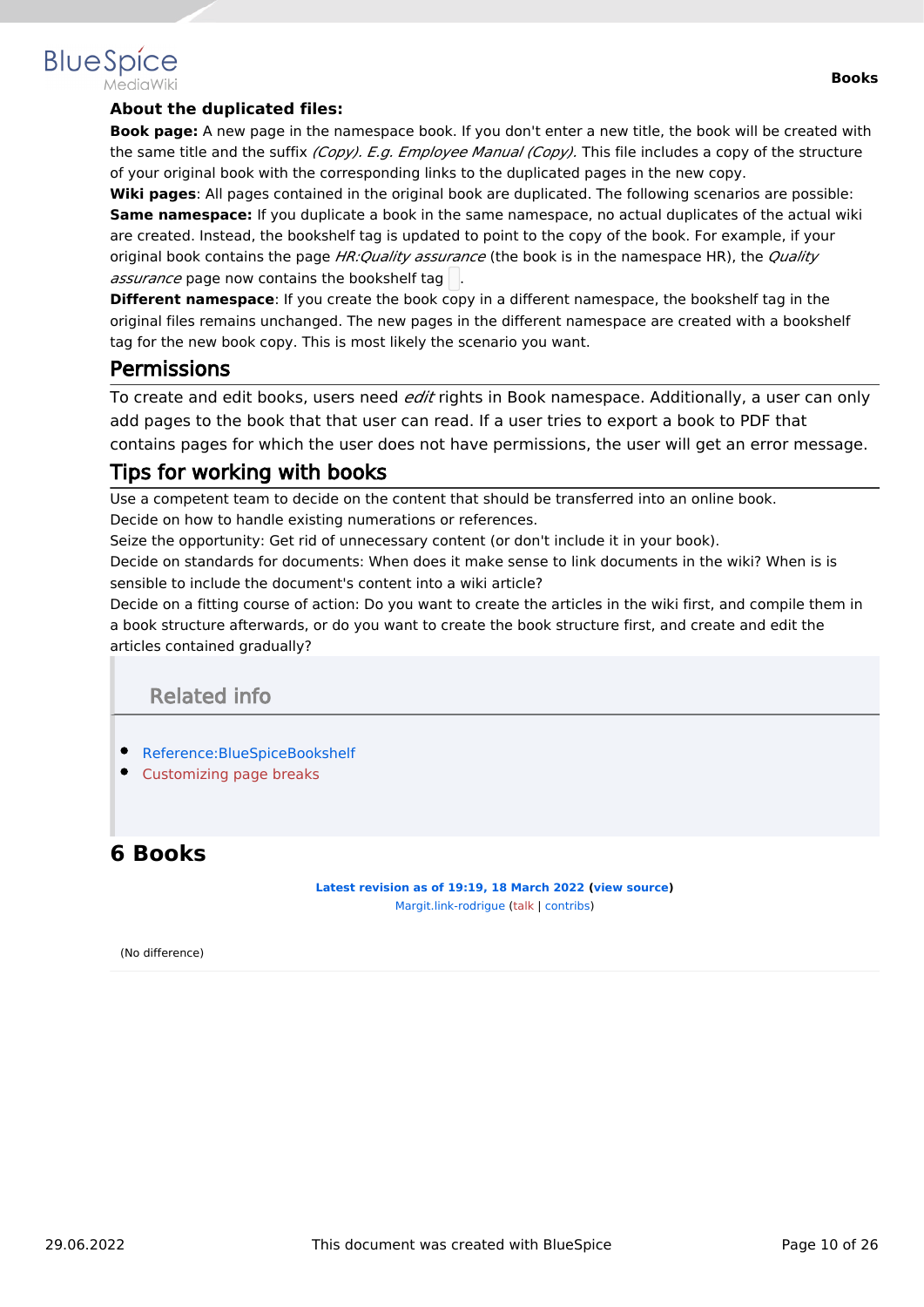# Latest revision as of 19:19, 18 March 2022

In BlueSpice pro, several wiki pages can be displayed for a structured book with chapter navigation. The book can also be printed as a PDF file with a cover sheet.

# Contents

**BlueSpice** 

MediaWiki

| 10 |  |
|----|--|
| 11 |  |
|    |  |
|    |  |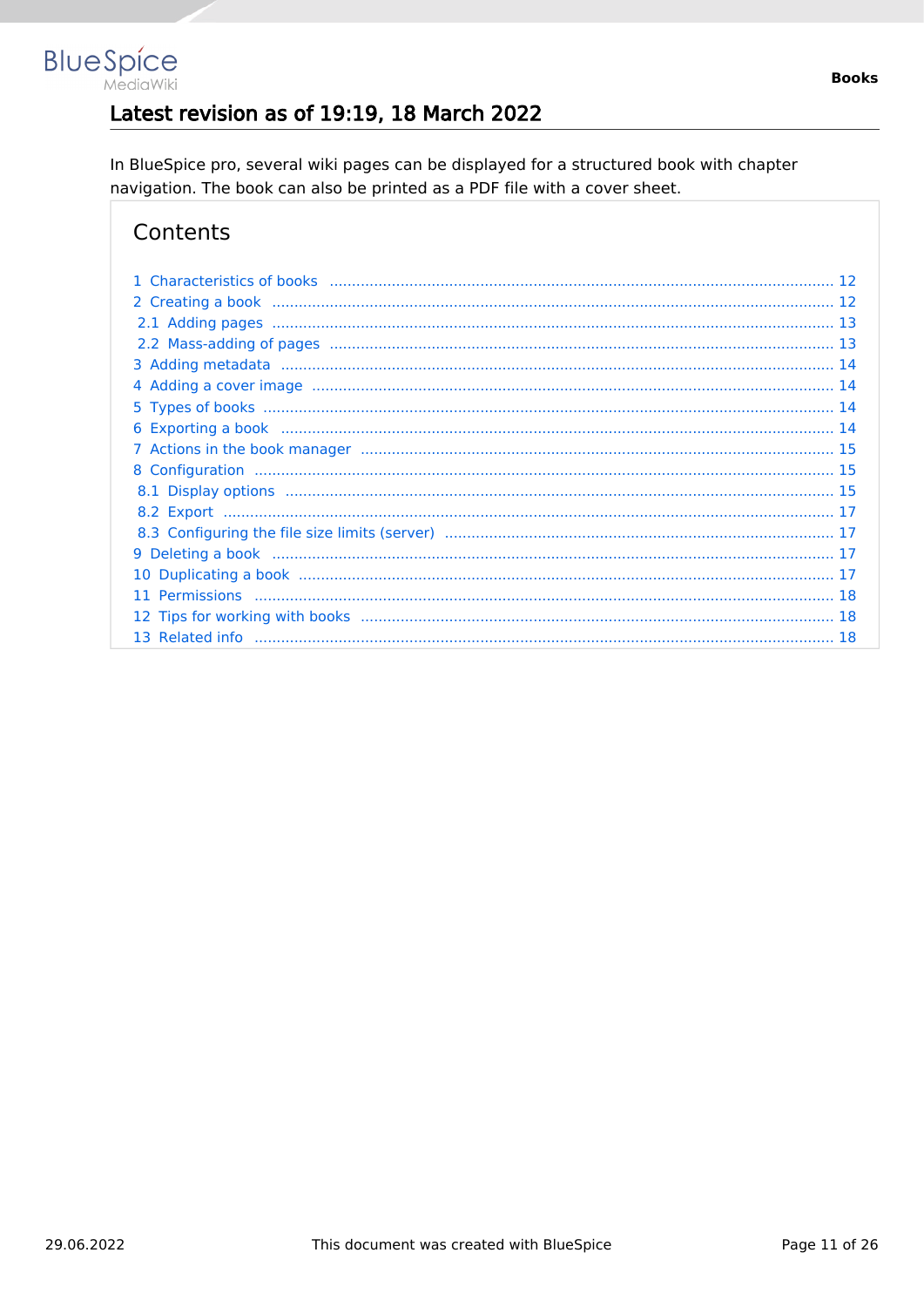<span id="page-11-0"></span>

MediaWiki

# Characteristics of books

By default, books are created as a "general book". General books have the following characteristics:

They povide a chapter navigation.

On book pages, the book navigation is displayed instead of the main navigation.

A wiki page that belongs to a general book is identified by a  $\vert$  <br/>bookshelf />  $\vert$  tag in the source code. Each page can only be included **in one** general book.

Books can be printed completely or partially as a PDF with a cover sheet.

They are listed alphabetically on the bookshelf. It is not possible to hide individual books.

The bookshelf can be reached via the main navigation.

# <span id="page-11-1"></span>Creating a book

Books are created from the page *Special:BookshelfBookManager*. This page can be reached from the *[Global actions](#page-17-0)* menu under *Management > Books*.

| Book manager                                                                    |                | O                     |
|---------------------------------------------------------------------------------|----------------|-----------------------|
| $\left( \infty \right)$ $\left( \infty \right)$<br>Œ<br>$\sqrt{2}$              |                | Export table $\vee$   |
| <b>Title</b>                                                                    | Assignments    | Actions               |
| General books (3 books)                                                         |                |                       |
| <b>Emergency Manual</b>                                                         | No assignments |                       |
| <b>Organization Manual</b>                                                      | No assignments |                       |
| <b>Quality Handbook</b>                                                         | No assignments |                       |
| Page $\begin{array}{ c c c c c }\n\hline\n1 & \hline\nof 1 & & \\\n\end{array}$ |                | Displaying 1 - 3 of 3 |
| Book manager                                                                    |                |                       |

#### **To create a book:**

**Click** the  $+$  -button. **Enter** a *Book title.* **Select** Sie als *Art des Buches* "General books" as type of the book.

| <b>Book Manager</b>              |                   |                             |                   |              |
|----------------------------------|-------------------|-----------------------------|-------------------|--------------|
| $\begin{array}{c} + \end{array}$ |                   |                             |                   |              |
| Title                            | Cancel            |                             | Create a new book | <b>Done</b>  |
| General books (3)                |                   | Book title: Employee manual |                   |              |
| Admin manual                     | Type of the book: | <b>General books</b>        |                   | $\checkmark$ |
| Test book                        |                   |                             |                   |              |

**Click** *Done*. The book editor loads next.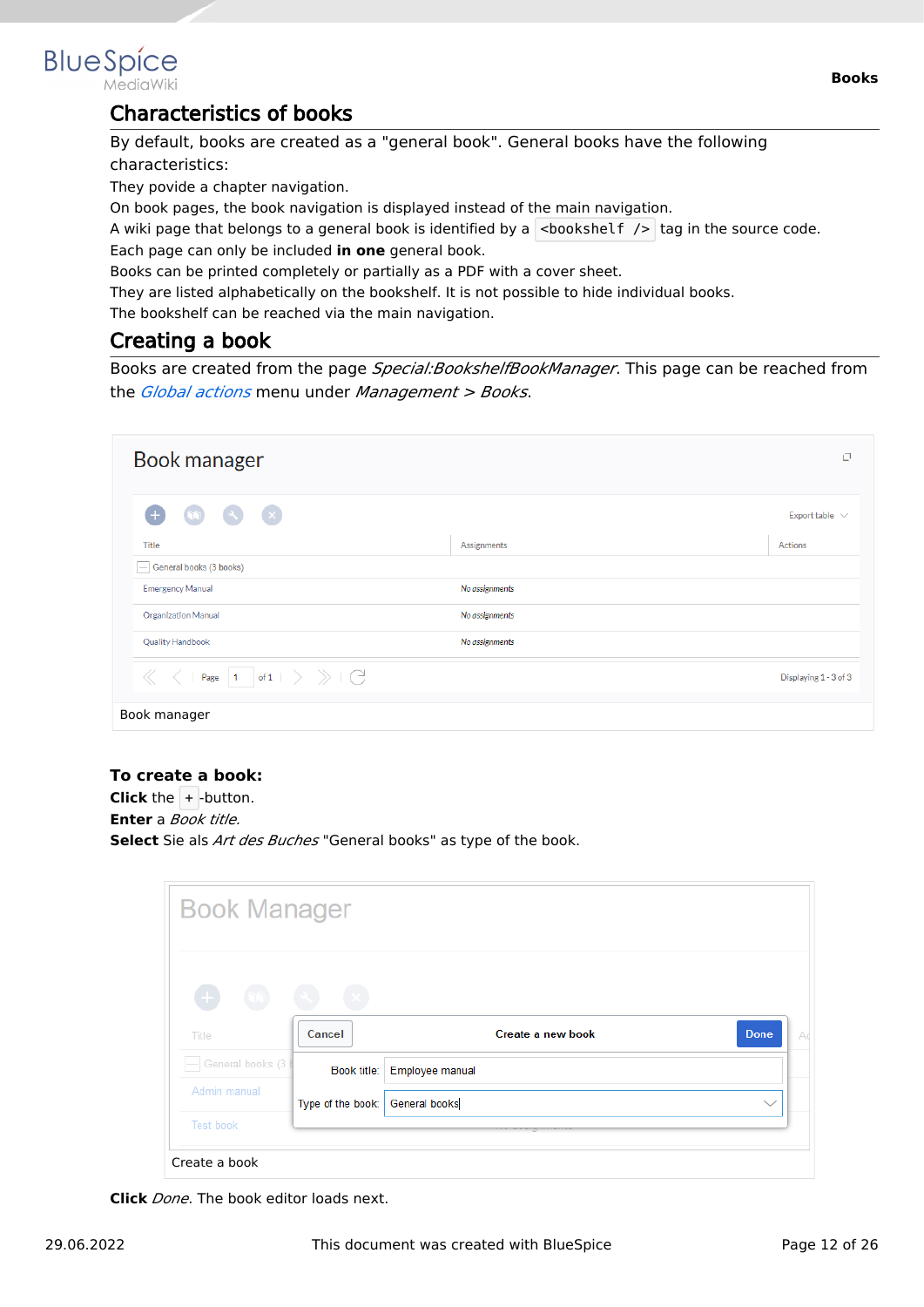

**Important!** The book is only created in the wiki when at least one page has been saved in the book.

# <span id="page-12-0"></span>**Adding pages**

You are now in the book editing mode.



**Click** the *Plus* button (1). A dialog window opens.

**Search** for a page in the wiki and select it. Soll in der Buchnavigation ein anderer Name angezeigt werden so können Sie ienen Anzeigetitle angeben (optional).

**Click** *Done*.

**Add** additional pages.

**Click** the arrow of the *Save* button and select *Save and add chapter navigation.* This process inserts the  $\leq$ bookshelf /> tag into the source code of all wiki pages in the book. This causes a revision of the pages.



**Tip:** You can click a page title of a book page before adding a new book page. This is then inserted as a sub-chapter. You can move pages to the desired position later using drag & drop with the mouse.

The book is now displayed on the wiki bookshelf. The bookshelf can be reached via the entry links in the main navigation.

**Note:** There is no option to go directly from the bookshelf to the book manager.

#### <span id="page-12-1"></span>**Mass-adding of pages**

After clicking "Mass add", a dialog is opened. It contains different criteria for page selection: All pages of a category

All subpages of a certain page

From a page collection - page collections are lists of pages located in the MediaWiki namespace. They are usually created from [search results](https://en.wiki.bluespice.com/wiki/Manual:Extension/BlueSpiceExtendedSearch#Export).

By a semantic property - pages can be selected based on the value of a certain semantic property.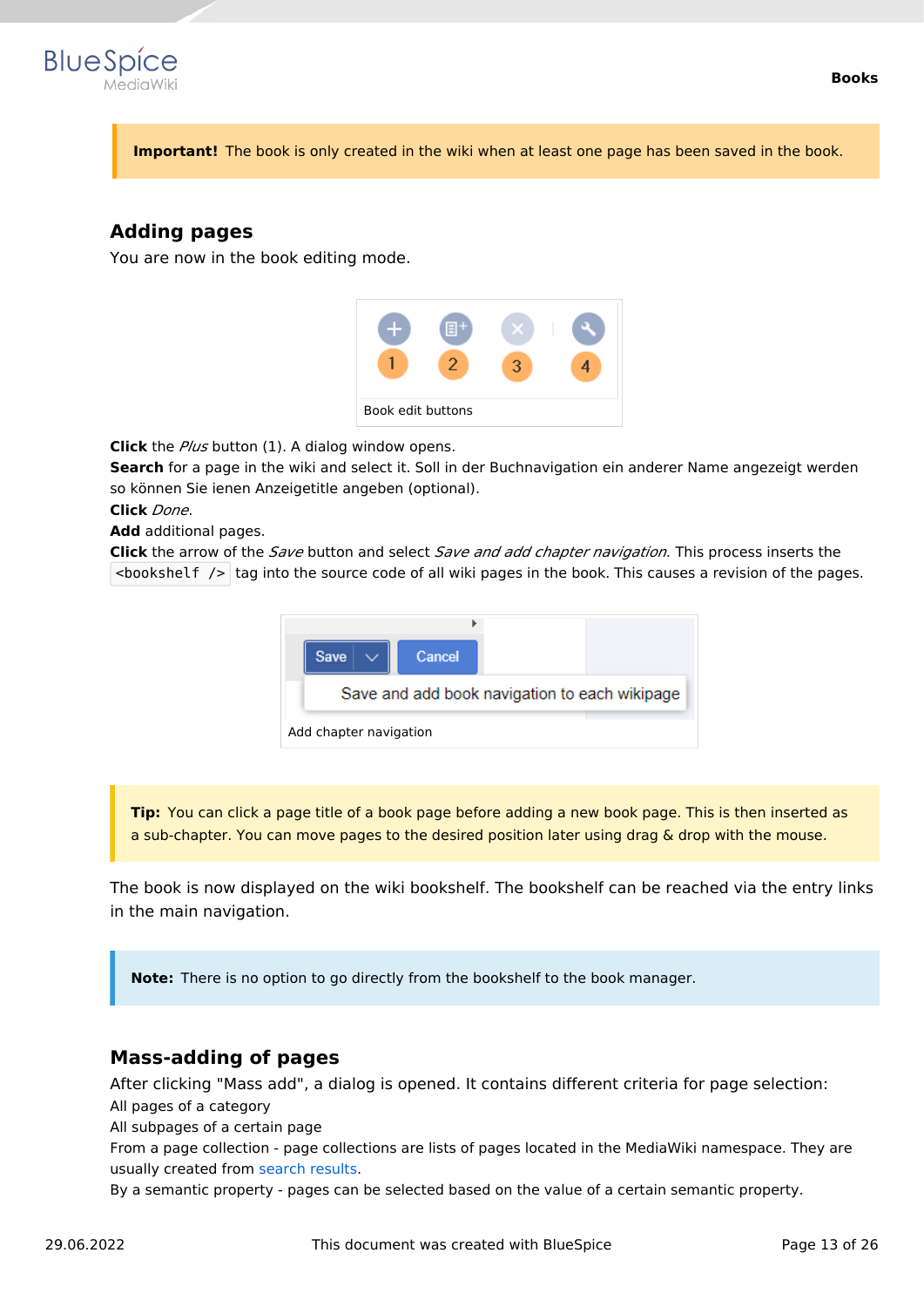<span id="page-13-0"></span>

MediaWiki

After adding your book pages click S*ave* at the bottom of the page. Now you have created a page in the namespace *Book*. It simply contains the list of pages that have been added to the book.

# Adding metadata

While editing a book (adding or removing pages), meta-data for the book can be added. References to these metadata can be included in the PDF template. To edit metadata, select the top-most node of the book (first page) and click the wrench icon. A dialog will be opened where various meta-data can be added or removed:

Title Subtitle Author 1 and 2 Document-ID Document type Department Version

Template (PDF): If you maintain multiple PDF templates for books, you can select one of them here. Table of Contents (Only article titles, or Embed article TOCs)

# <span id="page-13-1"></span>Adding a cover image

To add a cover photo for the book, add a metadata item *Bookshelf image*. Select this option from the dropdown and click *Add*. Once the meta data is added enter the name of the image in the value field. Any image currently uploaded to the wiki can be used. Type the name without the "File:" prefix (enter the image name and file extension).

# <span id="page-13-2"></span>Types of books

| <b>Art</b>                | <b>Beschreibung</b>                                                                                                                                                                                                                                                                                                                                                                                                                                    | <b>Kapitelnavigation</b> |
|---------------------------|--------------------------------------------------------------------------------------------------------------------------------------------------------------------------------------------------------------------------------------------------------------------------------------------------------------------------------------------------------------------------------------------------------------------------------------------------------|--------------------------|
| General<br><b>books</b>   | Visible to all users. Only general books can have a chapter<br>navigation. In almost all cases a book is set up as a "general book".                                                                                                                                                                                                                                                                                                                   | ja                       |
| Own books                 | An own book is only visible in the bookshelf to the user who created<br>the book. Such a book does not have a chapter navigation. Own<br>books are usually created to export wiki pages as a PDF with a<br>cover sheet.                                                                                                                                                                                                                                | nein                     |
| Temporary<br><b>books</b> | This selection is also available to wiki users who are not logged into<br>the wiki and is therefore mainly useful for public wikis. These books<br>are only temporarily stored in the user's browser and not in the wiki<br>itself. If the browser cache is deleted or the user switches to<br>another browser, the book is no longer available. The main aim of<br>temporary books is so that users can collectively print out wiki<br>pages as PDFs. | nein                     |

# <span id="page-13-3"></span>Exporting a book

Books, individual chapters or even individual book pages can be exported as PDF files: **Open** the book in the book manager.

**Select** each of the pages or chapters to export by clicking the appropriate check boxes. Sub-chapters are selected automatically.

**Click** the Export Selections drop-down menu to open a list of the available formats.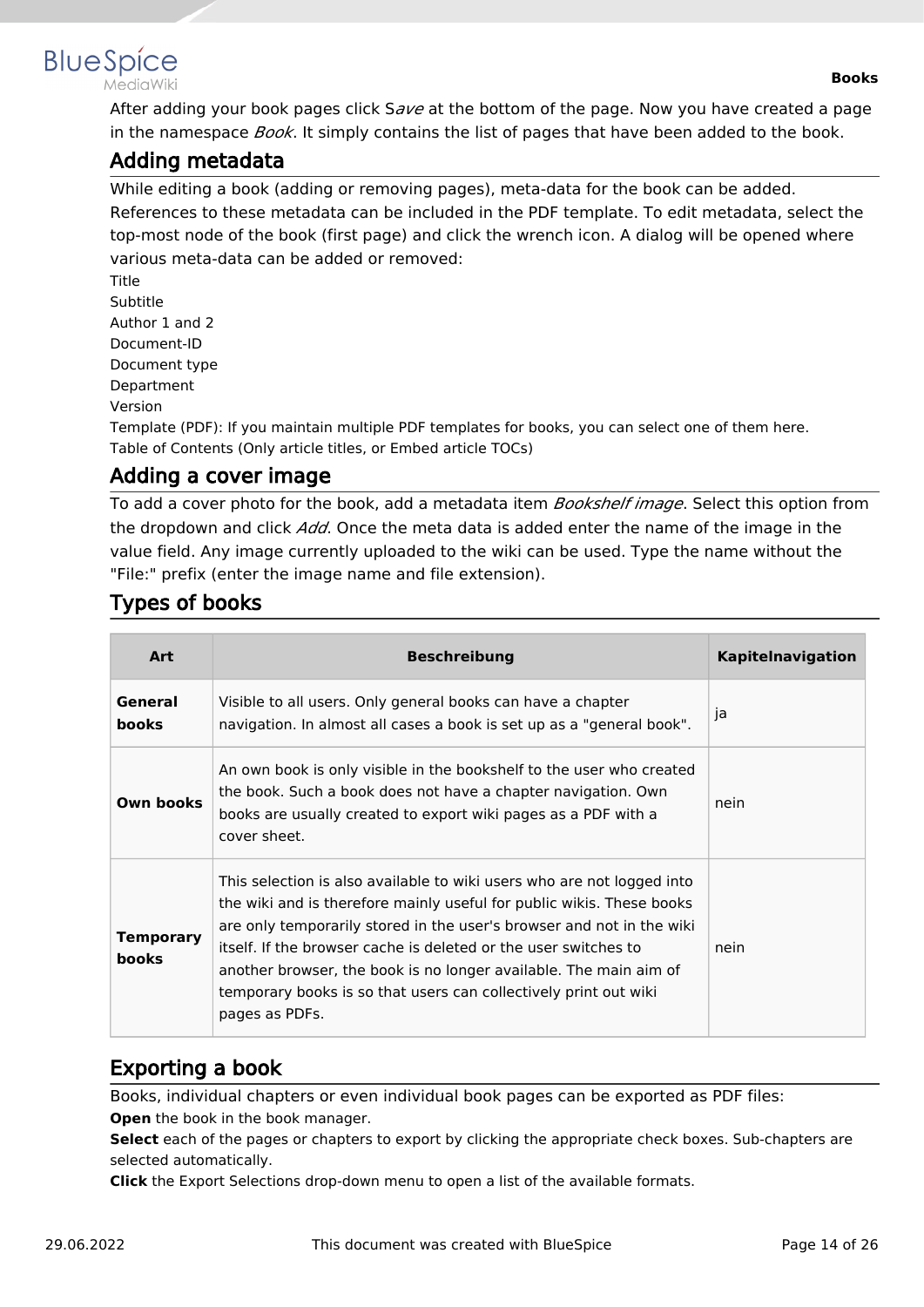<span id="page-14-0"></span>

# Actions in the book manager

Der Link Verwaltung > Bücher im Menü *Globale Aktionen* lädt die Seite *Spezial:Bücherverwaltung* . Hier können Sie Ihre Bücher bearbeiten.

| <b>Book Manager</b>         |                |                                      |
|-----------------------------|----------------|--------------------------------------|
| $(\times)$<br>$\mathcal{A}$ |                | Export table $\sqrt{ }$              |
| Title                       | Assignments    | Actions                              |
| General books (3 books)     |                | 4                                    |
| <b>Employee Manual</b>      | No assignments | $\odot$ $\odot$<br>$\mathbf{a}$<br>凹 |
| <b>Organization Manual</b>  | No assignments | 5<br>3<br>1                          |
| <b>Quality Handbook</b>     | No assignments |                                      |

**Edit** (1): Links to the Book editor where you can edit the book contents and metadata.

**Delete** (2): Deletes the book page in the namespace *Book* **without** deleting the wiki pages.

**Duplicate** (3): Duplicates this book, including **all the pages** of the book to a different namespace.

**Export** (4): Exports all wiki pages in this book to PDF.

Assign (5): Assigns the book to designated users. These users are the responsible editors of the book.

# <span id="page-14-1"></span>**Configuration**

#### <span id="page-14-2"></span>**Display options**

**Show book chapter pager after content:** Displays previous/next book page navigation at the end of each book page. (1)

**Show book chapter pager before content:** Displays previous/next book page navigation at the beginning of each book page. (2)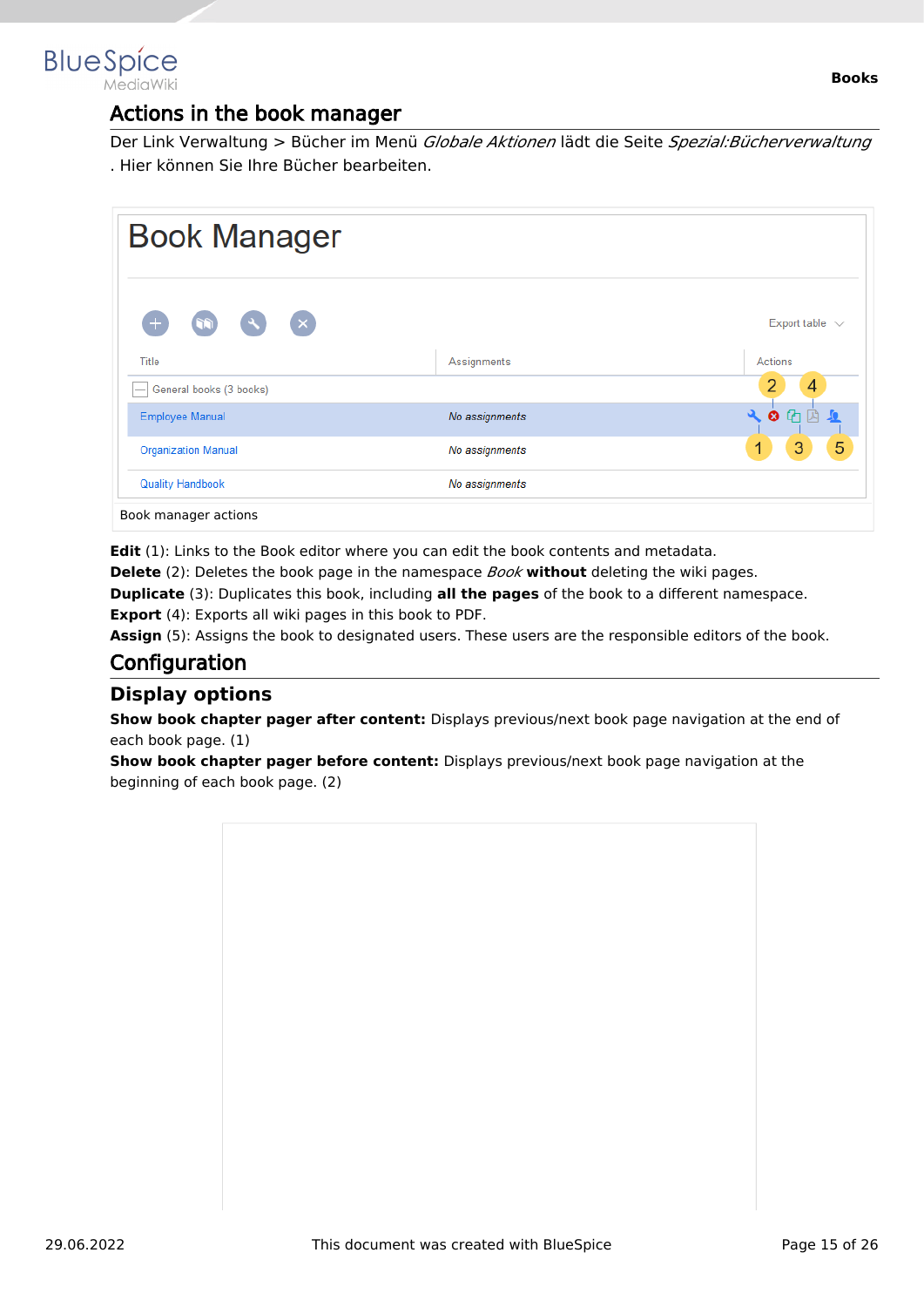



| <b>User manual</b>                |                                                                                                                                                                                                                                                           |                                                     |  |
|-----------------------------------|-----------------------------------------------------------------------------------------------------------------------------------------------------------------------------------------------------------------------------------------------------------|-----------------------------------------------------|--|
| < Previous                        | 1                                                                                                                                                                                                                                                         | Next >                                              |  |
| <b>Login and preferences</b>      |                                                                                                                                                                                                                                                           |                                                     |  |
| 1 Last edited 3 months ago by MLR |                                                                                                                                                                                                                                                           | $\bigstar$ Unwatch $\bigcirc$ No status information |  |
|                                   |                                                                                                                                                                                                                                                           |                                                     |  |
| Login                             |                                                                                                                                                                                                                                                           |                                                     |  |
|                                   | In the following window, enter your user name and password. Click Log in and you're ready to go.<br>SPECIAL PAGE<br>Log in<br>Username<br>Testuser<br>Password<br><br>Keep me logged in<br>Log in<br><b>Help with logging in</b><br>Forgot your password? |                                                     |  |
| < Previous                        | $\overline{2}$                                                                                                                                                                                                                                            | Next >                                              |  |
| Book navigation                   |                                                                                                                                                                                                                                                           |                                                     |  |

**Use the display title from book source on article:** Shows the title from the book navigation as page title instead of the page name.

| BlueSpice 4<br>Ξ                                         | $\alpha$<br>Find                                                                                                                                                                                                                             |           |
|----------------------------------------------------------|----------------------------------------------------------------------------------------------------------------------------------------------------------------------------------------------------------------------------------------------|-----------|
| Θ<br>Main navigation                                     | Semantic MediaWiki → Examples → Customer data → Template styling<br><b>Manual</b>                                                                                                                                                            | Last edit |
| <b>Getting started with</b><br><b>Semantic MediaWiki</b> | 3. Template styling                                                                                                                                                                                                                          |           |
| Previous<br>Next                                         | By default, a semantic template that was created with the page Special:CreateTemplate, is displayed in a basic table format. Each property/value pair is shown in<br>row.The table width adjusts to the table content.                       |           |
| 1. Semantic MediaWiki Basics                             |                                                                                                                                                                                                                                              |           |
| 2. Example: Customer data                                | Location<br>Regensburg<br>Jane Doe<br>Contact                                                                                                                                                                                                |           |
| 3. Template styling                                      | First contact 2020/12/21                                                                                                                                                                                                                     |           |
| 4. Query the data                                        | Hallo Welt! was founded to make the technology and concept of Wikipedia applicable for professional usage.                                                                                                                                   |           |
| 5. Naming conventions                                    | Since 2007 Hallo Welt! builds collaborative platforms of knowledge for organisations - especially solutions for knowledge management,<br>online documentation and quality management.                                                        |           |
|                                                          | 63<br>Default table of a semantic template                                                                                                                                                                                                   |           |
|                                                          | To change the table layout, we can add some styling information to the template.<br>Adjusting the template styling                                                                                                                           |           |
|                                                          | To format the table, we create a subpage to the template. It contains the custom template styles. In the following example, we create a variation of the original<br>width of 100%, left-aligned labels and more padding in the table cells. |           |
|                                                          | Location<br>Regensburg                                                                                                                                                                                                                       |           |

**Note:** If the page additionally contains a {{DISPLAYTITLE}} tag, the display title of the page is shown instead of the book title.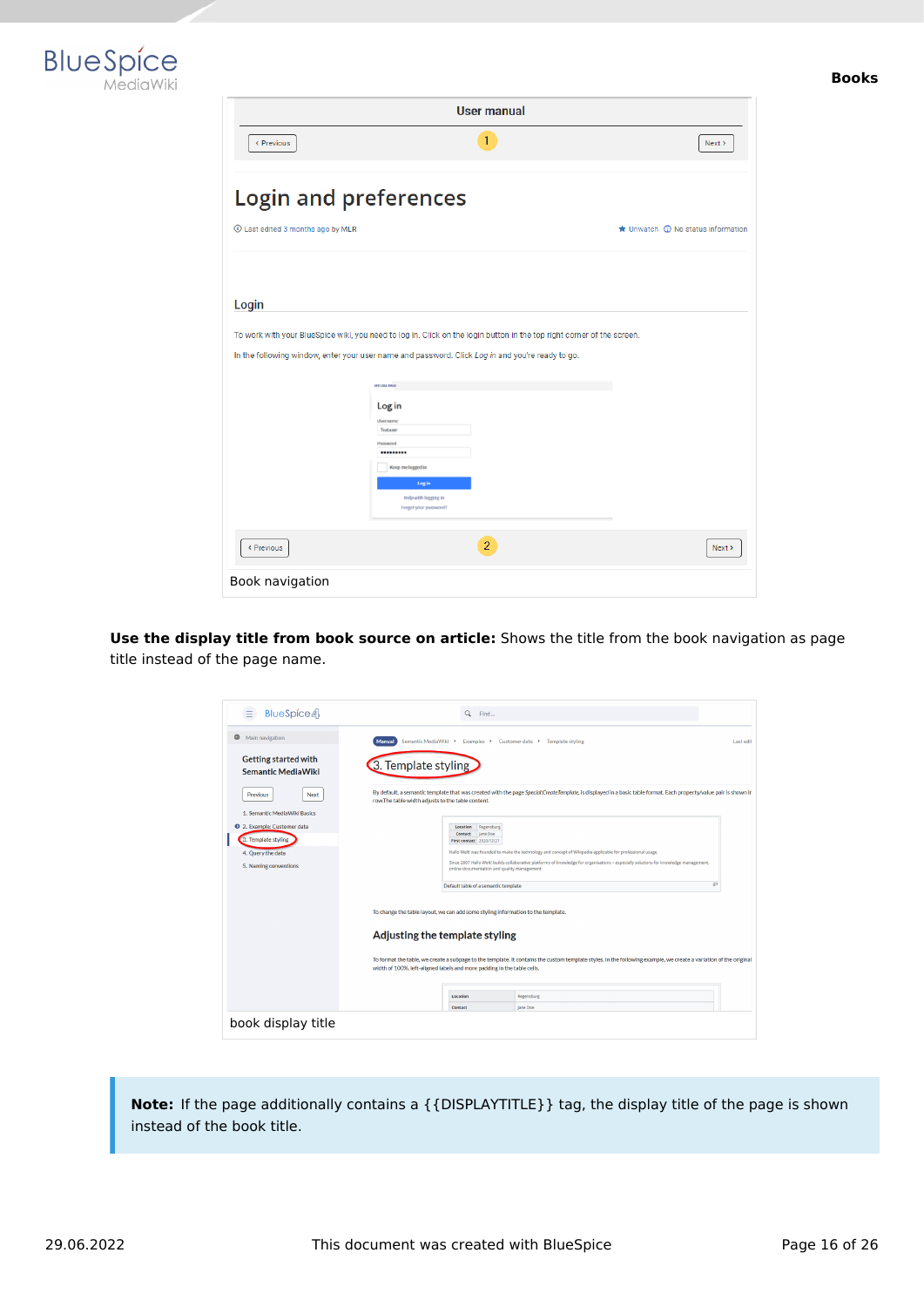

Prepend article table of contents and headlines with book numberation Supress namespace prefix of book articles in output

#### <span id="page-16-0"></span>**Export**

Wiki-Administratoren können folgende Anpassungen für den Buchexport vornehmen:

### <span id="page-16-1"></span>**Configuring the file size limits (server)**

By default, the book export is limited to 50MB in file size. To adjust this value, complete the following steps:

In Apache Tomcat, open the file *web.xml*:

```
sudo -s
nano /opt/tomcat/webapps/manager/WEB-INF/web.xml
```
Look for the following lines and adjust the value (e.g. for 250MB=26214400)

```
<max-file-size>262144000</max-file-size>
<max-request-size>262144000</max-request-size>
```
The web app BShtml2PDF also has a setting that needs to be adjusted:

nano /opt/tomcat/webapps/BShtml2PDF/WEB-INF

Enter your values in the following lines:

```
<param-name>maxMemSize</param-name> <param-value>26214400</param-value>
<param-name>maxFileize</param-name> <param-value>26214400</param-value>
```
Apache Tomcat neu starten

service tomcat restart

#### <span id="page-16-2"></span>Deleting a book

Wenn Sie ein Buch löschen, entfernen Sie nur die Buchseite des Buches (also das Inhaltsverzeichnis). Die Wiki-Seiten im Buch werden jedoch nicht gelöscht. Bevor Sie das Buch löschen, werden Sie in einem Popup-Menü darüber informiert, dass das *bookshelf*-Tag nicht automatisch von den Seiten entfernt wird.

Die *bookshelf*-Tags haben nach dem Löschen des Buches keine Auswirkung auf die Wiki-Seiten. Wenn Sie sie manuell entfernen möchten, können Sie zur Seite *Spezial:Text ersetzen* gehen und ein "Suchen und Ersetzen" durchführen.

# <span id="page-16-3"></span>Duplicating a book

You can create an entire copy of the book by duplicating it:

#### **To duplicate a book:**

**Enter** a *target name*: The default vlaue is the book name with the suffix *(copy)*. Change this to create a different book title.

**Select** a *namespace*: Choose a namespace that is different from the original namespace.

If you are not careful, you might experience some unintended consequences. By creating a new book, you also create copies of all the wiki pages in the original book. Since a namespace cannot contain the same page twice, you have to copy the files to a different namespace.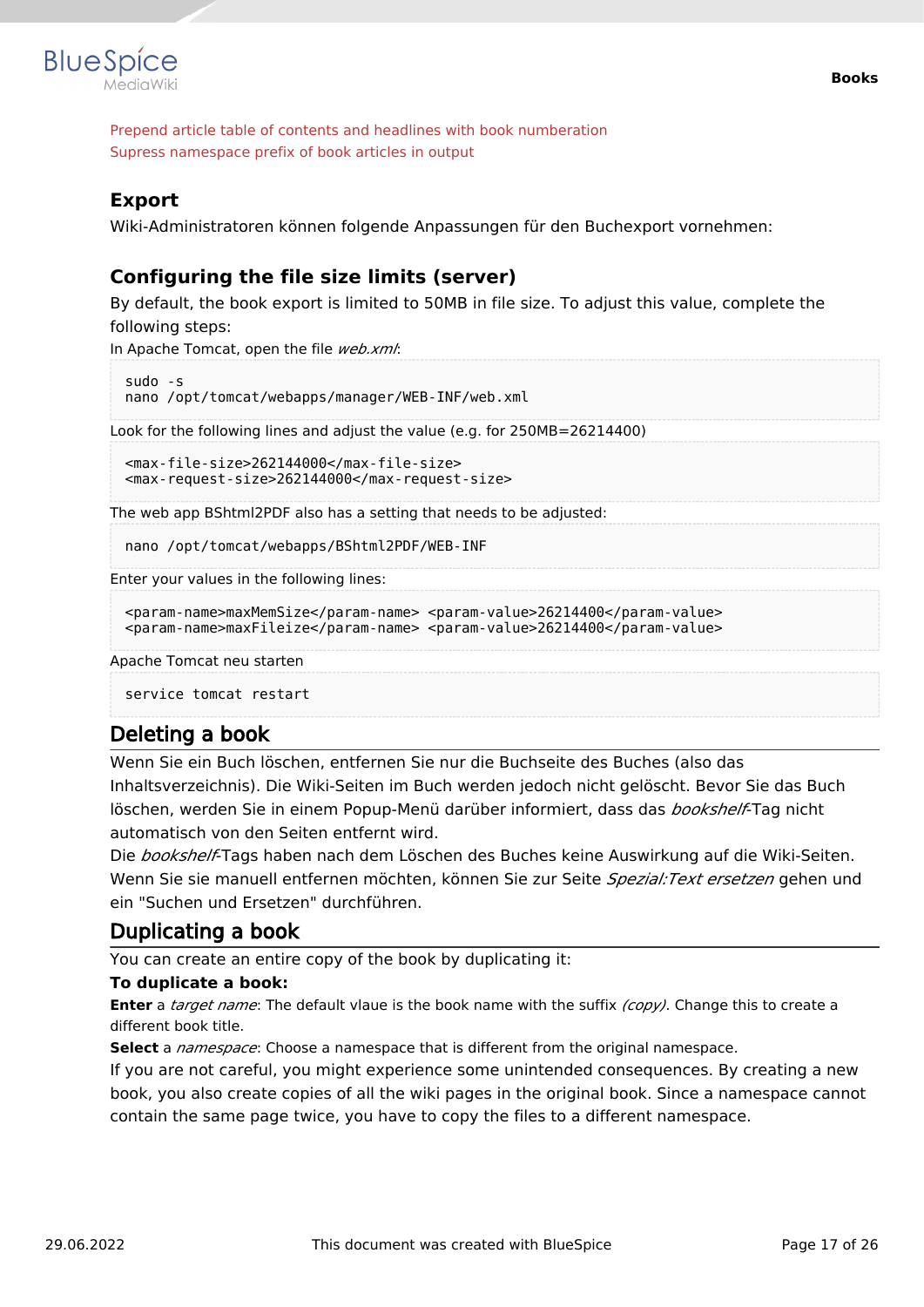#### **Books**

# **BlueSpice**

#### **About the duplicated files:**

**Book page:** A new page in the namespace book. If you don't enter a new title, the book will be created with the same title and the suffix *(Copy). E.g. Employee Manual (Copy).* This file includes a copy of the structure of your original book with the corresponding links to the duplicated pages in the new copy.

**Wiki pages**: All pages contained in the original book are duplicated. The following scenarios are possible: **Same namespace:** If you duplicate a book in the same namespace, no actual duplicates of the actual wiki are created. Instead, the bookshelf tag is updated to point to the copy of the book. For example, if your original book contains the page *HR:Quality assurance* (the book is in the namespace HR), the *Quality assurance* page now contains the bookshelf tag .

**Different namespace**: If you create the book copy in a different namespace, the bookshelf tag in the original files remains unchanged. The new pages in the different namespace are created with a bookshelf tag for the new book copy. This is most likely the scenario you want.

# <span id="page-17-1"></span>**Permissions**

To create and edit books, users need *edit* rights in Book namespace. Additionally, a user can only add pages to the book that that user can read. If a user tries to export a book to PDF that contains pages for which the user does not have permissions, the user will get an error message.

# <span id="page-17-2"></span>Tips for working with books

Use a competent team to decide on the content that should be transferred into an online book. Decide on how to handle existing numerations or references.

Seize the opportunity: Get rid of unnecessary content (or don't include it in your book).

Decide on standards for documents: When does it make sense to link documents in the wiki? When is is sensible to include the document's content into a wiki article?

Decide on a fitting course of action: Do you want to create the articles in the wiki first, and compile them in a book structure afterwards, or do you want to create the book structure first, and create and edit the articles contained gradually?

Related info

- <span id="page-17-3"></span>[Reference:BlueSpiceBookshelf](#page-22-0)
- [Customizing page breaks](https://en.wiki.bluespice.com/w/index.php?title=Manual:Extension/BlueSpiceBookshelf/Customized_PDF_Output&action=view)

# <span id="page-17-0"></span>**Difference between revisions of "Manual:Extension /BlueSpiceDiscovery"**

**[Latest revision as of 10:22, 12 January 2022](#page-17-0) ([view source\)](#page-17-0)** [Margit.link-rodrigue](#page-24-0) ([talk](https://en.wiki.bluespice.com/w/index.php?title=User_talk:Margit.link-rodrigue&action=view) | [contribs](https://en.wiki.bluespice.com/wiki/Special:Contributions/Margit.link-rodrigue)) [Tag](https://en.wiki.bluespice.com/wiki/Special:Tags): [Visual edit](https://en.wiki.bluespice.com/w/index.php?title=Site:VisualEditor&action=view)

(No difference)

# Latest revision as of 10:22, 12 January 2022

#### **Contents**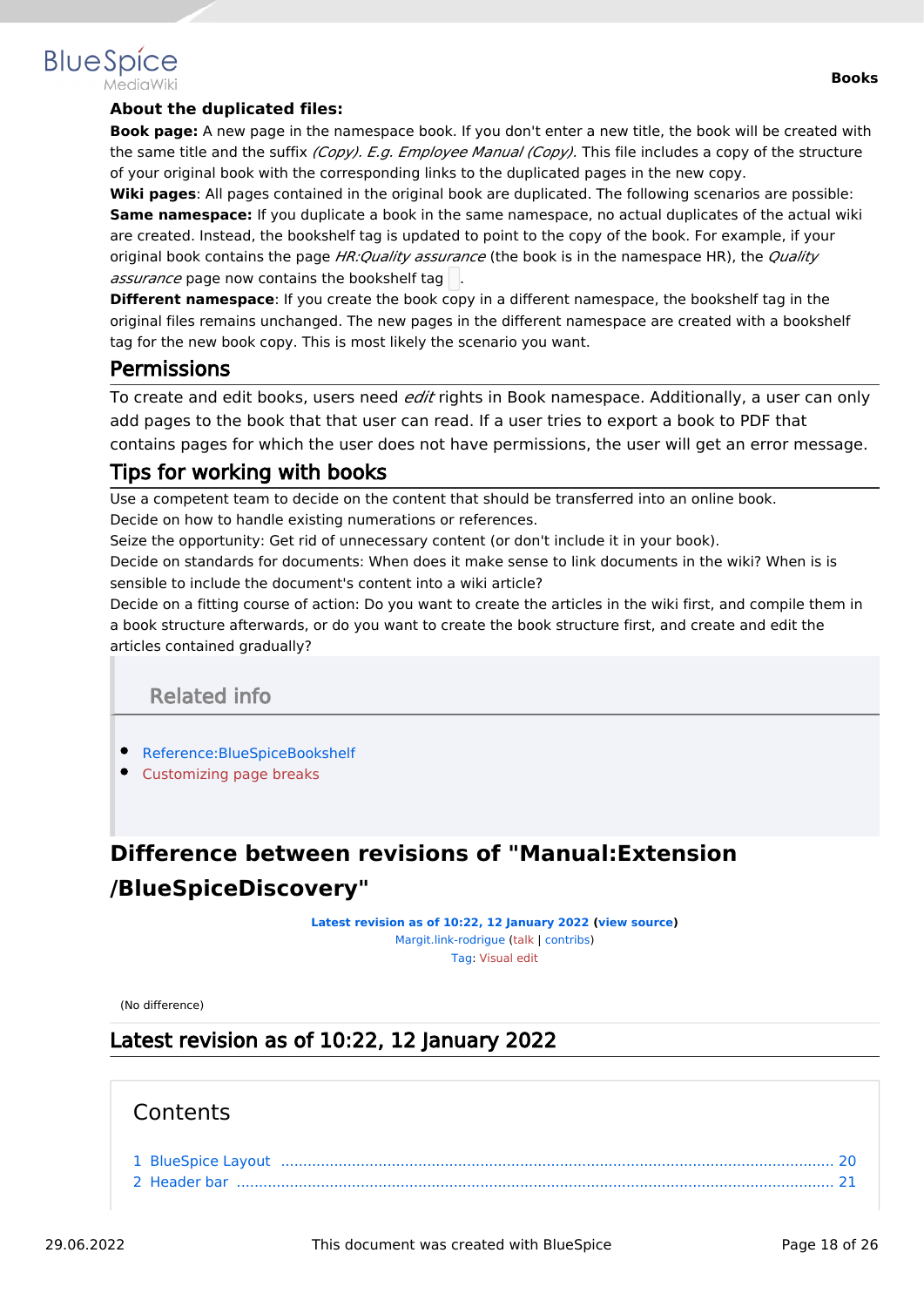# **BlueSpice**

#### **Books**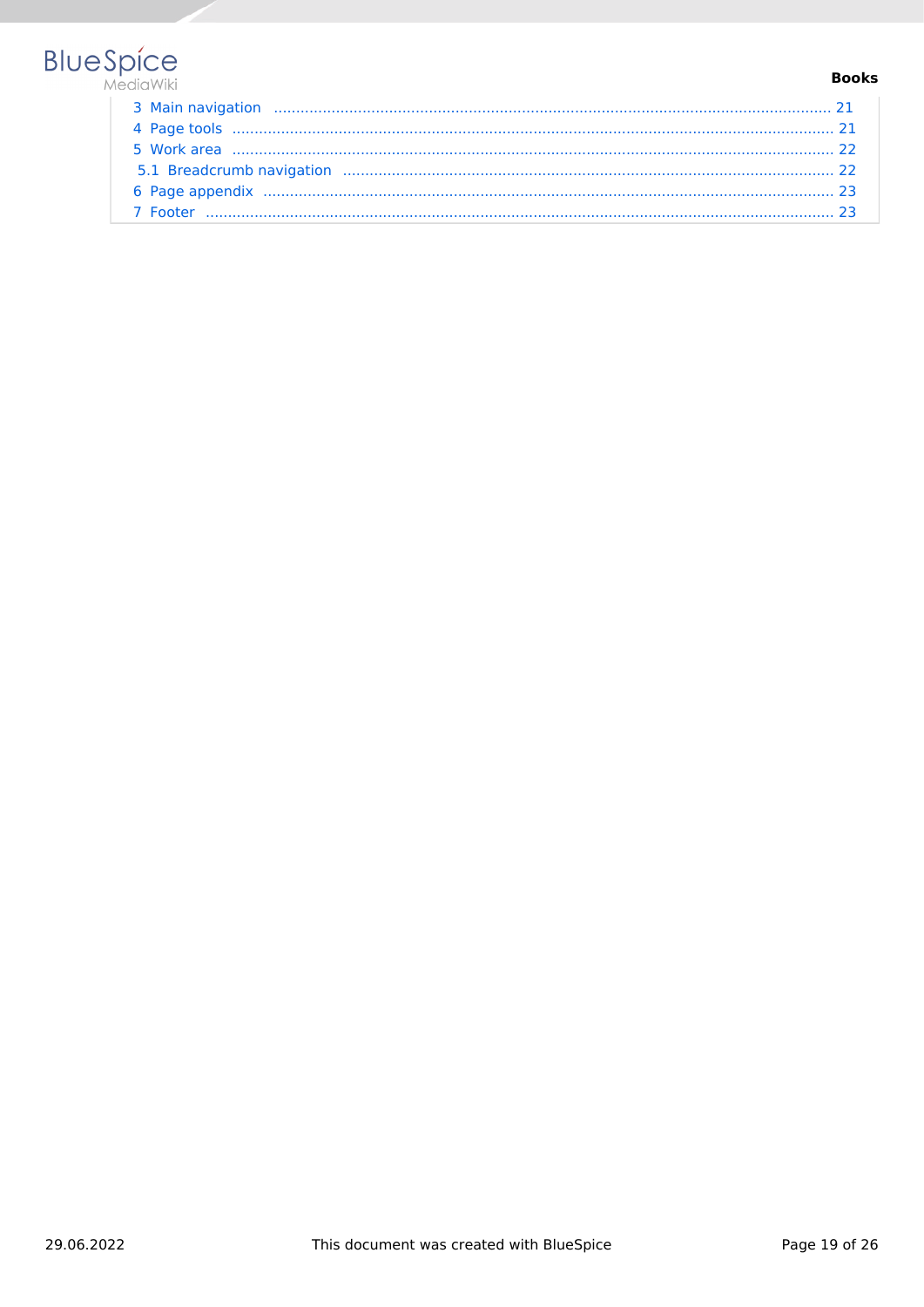### <span id="page-19-0"></span>**BlueSpice** MediaWiki

# BlueSpice Layout

The user interface is divided into distinct areas that group various wiki functions in a meaningful way. Here you get an overview of all features of the standard skin "Discovery".

| <b>BlueSpice4</b><br>$\equiv$                                                                                                      | 1 Header bar<br>Q Finde                                                                                                              | Ⅲ ※ 次● ♂<br>$\langle \sigma \rangle$<br>New                                                                                                                                  |
|------------------------------------------------------------------------------------------------------------------------------------|--------------------------------------------------------------------------------------------------------------------------------------|------------------------------------------------------------------------------------------------------------------------------------------------------------------------------|
| <b>ENTRYPOINTS</b><br>Main Page<br><b>Bookshelf</b><br>All pages<br>Main navigation 2<br>Blog<br>Timeline<br><b>Recent changes</b> | $\overline{4}$<br>Last edited Work area<br>Pages My wiki page<br>by Redaktion<br>メーロ<br>My wiki page<br>This page is a first draft = | <b>ACTIONS</b><br>Move<br>Copy<br>Page tools<br>3 <sup>°</sup><br>Delete<br>Refresh<br>Start a workflow<br>Set expiry<br>Set reminder<br>Set page assignments<br>Add to book |
|                                                                                                                                    | 5 <sub>1</sub><br>Page appendix<br>◯ No categories assigned<br>the the the the (O)                                                   | $\leqslant$<br>$\Box$<br>$\bigstar$                                                                                                                                          |
|                                                                                                                                    | <b>Discussions</b><br>$\ddot{}$<br>Attachments<br>$+$                                                                                | DETAILS<br>Page history<br>Page information<br><b>Browse properties</b><br>all actions                                                                                       |
|                                                                                                                                    | 6 <sup>°</sup><br>Footer<br>Privacy policy About 4-1-x-pro Impressum<br>$\sim$                                                       |                                                                                                                                                                              |
| Main areas of the "Discovery" skin                                                                                                 |                                                                                                                                      |                                                                                                                                                                              |

| <b>Bereich</b>    | <b>Beschreibung</b>                                                                                                                                                                                                               |
|-------------------|-----------------------------------------------------------------------------------------------------------------------------------------------------------------------------------------------------------------------------------|
| 1-Header bar      | Contains important elements such as the logo area, the search field and<br>the buttons for various navigation menus (mega menus).                                                                                                 |
| 2-Main navigation | The "heart" of the site organization. The navigation links can be<br>customized by admin users. This area also displays the book navigation.                                                                                      |
| 3-Page tools      | Contains all the actions that can be performed on a page. In addition,<br>information such as the version history or the page information can be<br>accessed from here.                                                           |
| 4-Work area       | All content is created and edited here. The work area is divided into the<br>title area and the actual page content.                                                                                                              |
| 5-Page appendix   | Additional information such as category membership, discussions and<br>attachments are displayed in the supplementary area. In addition, page<br>recommendations and ratings are displayed if they are activated for the<br>page. |
| 6-Footer          | The footer contains links to legal information as well as to external<br>websites relating to MediaWiki.                                                                                                                          |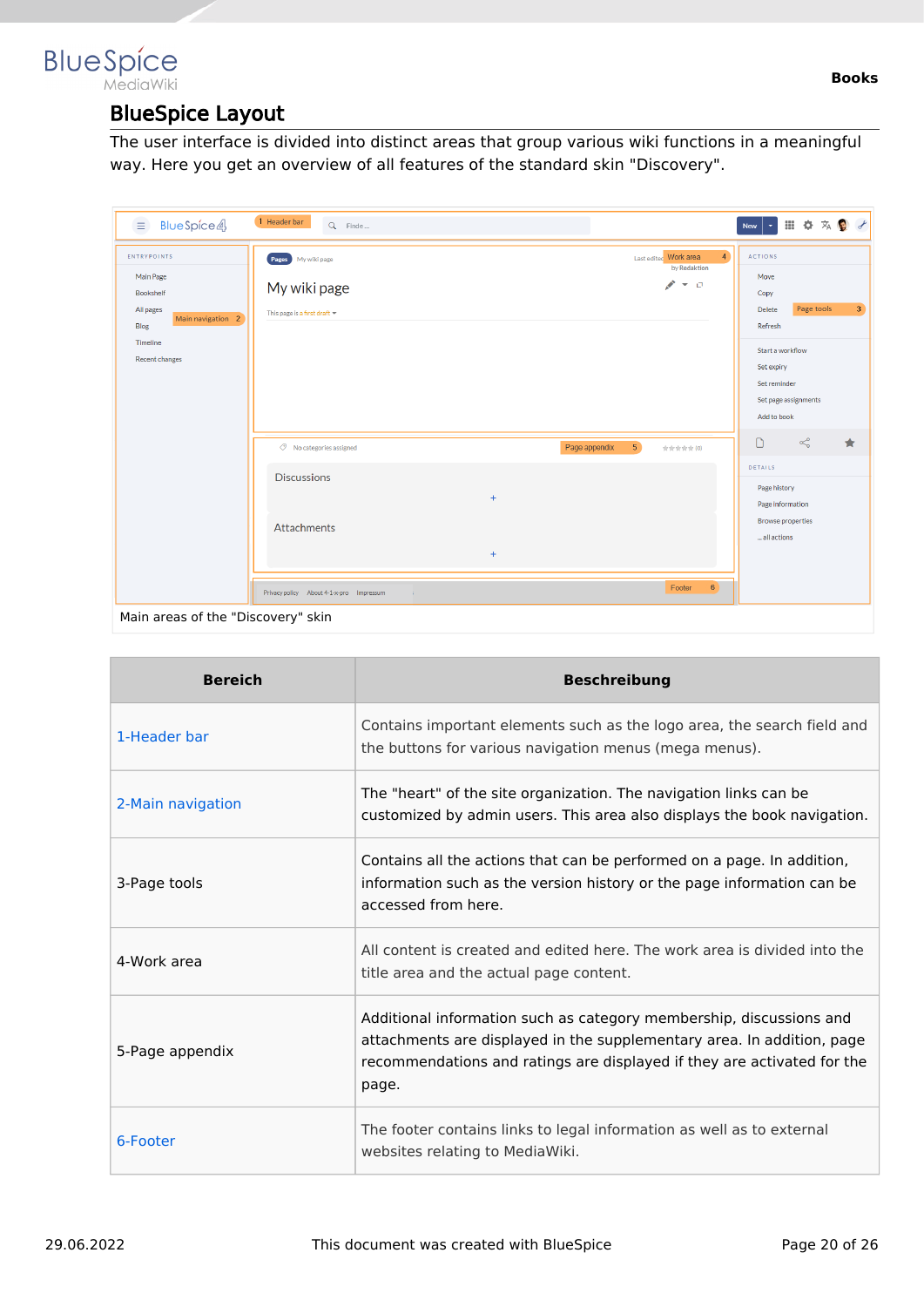<span id="page-20-0"></span>

# Header bar

The header contains important elements such as the logo area, the search field and the buttons for various navigation menus (mega menus).

| 1f Global<br>actions<br>1g Language<br>selection<br>1c Search field with<br>1a Main navigation<br>1e Custom menu<br>1b Logo<br>toggle<br>quick menu<br>1h User menu | $\equiv$<br>BlueSpice4 | Find<br>u | 1d "New content" -<br>Ⅲ ※ ※ ◎ ♂<br>New<br>$\mathcal{L}_{\mathcal{F}}$<br>button<br>1f<br>1e |                         |
|---------------------------------------------------------------------------------------------------------------------------------------------------------------------|------------------------|-----------|---------------------------------------------------------------------------------------------|-------------------------|
|                                                                                                                                                                     |                        |           |                                                                                             |                         |
| Header bar                                                                                                                                                          |                        |           |                                                                                             | 1i Page tools<br>toggle |

| <b>Funktion</b>           | <b>Beschreibung</b>                                                                                                                                                                                                                                                   |
|---------------------------|-----------------------------------------------------------------------------------------------------------------------------------------------------------------------------------------------------------------------------------------------------------------------|
| 1a-Main navigation toggle | Allows users to show and hide the main navigation.                                                                                                                                                                                                                    |
| 1b-Logo                   | The logo can be changed using the special page FlexiSkin.                                                                                                                                                                                                             |
| 1c-Search field           | Page titles that match the search expression are displayed in a quick<br>menu while the search term is being entered. Pressing the Enter key<br>takes you to the search center, which displays the results of a full-text<br>search and allows filtering the results. |
| 1d-"New content" button   | The "New" button allows to create a new page. A subpage can be<br>created directly via the submenu or a new file can be uploaded. A multi-<br>upload is only possible via theManual: Extension/ExtendedFileList.                                                      |
| 1e-Custom menu            | Allows users with admin rights to create an additional mega menu. The<br>button is only displayed once the additional menu has been created.                                                                                                                          |
| 1f-Global actions         | Direct links to many special pages as well as administrative pages of<br>the wiki.                                                                                                                                                                                    |
| 1g-Language selection     | If a page includes links to pages in different versions via language<br>codes that were defined in the Interwikilinks, a mega menu is shown for<br>the language selection.                                                                                            |
| 1h-User menu              | Users manage their own settings, tasks and notifications here. A red<br>circle appears above the user avatar if unread notifications exist.                                                                                                                           |
| 1i-Page tools toggle      | Allows users to show and hide the page tools of a page.                                                                                                                                                                                                               |

# <span id="page-20-1"></span>Main navigation

Links to the most important wiki pages are shown here. Administrators have the option to [customize the main navigation.](https://en.wiki.bluespice.com/wiki/Manual:Extension/BlueSpiceDiscovery/Main_navigation)

#### <span id="page-20-2"></span>Page tools

The page tools area contains all the actions that can be performed on a page. In addition, information such as the version history or the page information can be called up from here.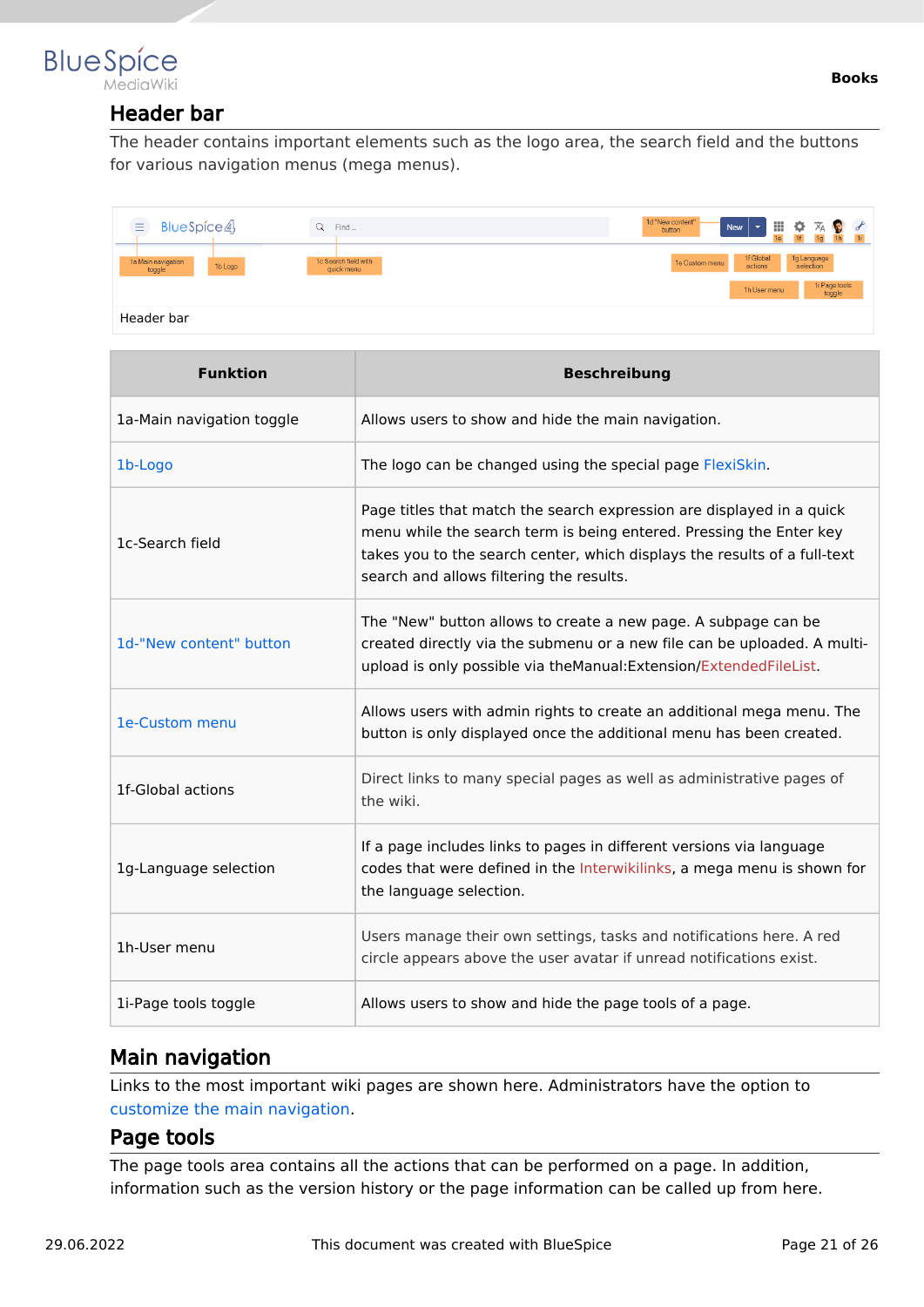



| <b>Funktion</b>     | <b>Beschreibung</b>                                                              |  |
|---------------------|----------------------------------------------------------------------------------|--|
| 3a-Standard actions | Move, Copy, Delete, Refresh                                                      |  |
| 3b-Work actions     | Start a workflow, Set expiry, Set reminder, Set page assignments, Add<br>to book |  |
| 3c-Quick actions    | Export options, Share, Add to watchlist                                          |  |
| 3d-Page details     | Page history, Page information, Browse properties                                |  |
| 3e-All actions      | Opens a dialog window, in which all possible actions on this page are<br>listed. |  |

#### <span id="page-21-0"></span>Work area

#### <span id="page-21-1"></span>**Breadcrumb navigation**

The breadcrumb navigation at the beginning of the work area consists of links that map the path of the current page:

Namespace (=root node) > Pagename > Subpage level 1 > ... > Subpage level x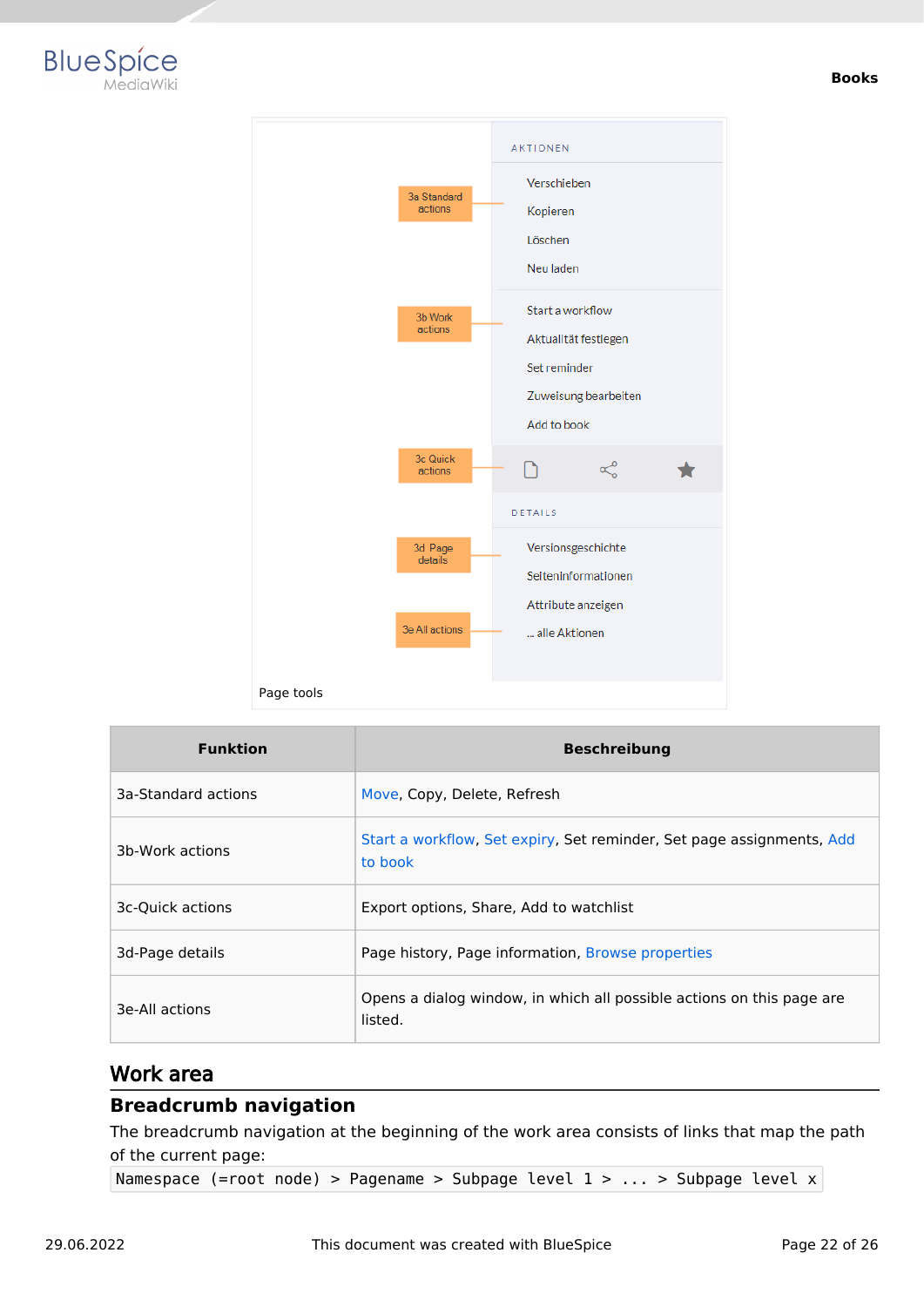

| Setup: Installation Guide ▶ System Preparation ▼ Windows ▶ |                  |
|------------------------------------------------------------|------------------|
|                                                            | Linux<br>Windows |
| Breadcrumb navigation                                      |                  |

If the page *<namespace>:Main\_Page* (languae variations: de:*Hauptseite* / fr:*Accueil* / zh:) exists, the root node links to that page.

If this page does not exist, the root node links to "All pages" (*Special:Allpages*) with the namespace selector preset to the respective namespace. If the root node should link to a different page (e.g., <*namespace>:Portal)*, then this page needs to be redirected to the page *<namespace>:Main\_Page*.

### <span id="page-22-1"></span>Page appendix

#### <span id="page-22-2"></span>Footer

The footer contains links to legal information as well as to external websites relating to MediaWiki. The links to the legal information can be adjusted by wiki administrators via pages in the *MediaWiki* namespace.

[Customize the footer](https://en.wiki.bluespice.com/wiki/Manual:Extension/BlueSpiceDiscovery/Footer)

# <span id="page-22-0"></span>**Difference between revisions of "Reference:**

# **BlueSpiceBookshelf"**

**[Latest revision as of 12:34, 20 December 2021](#page-22-0) ([view source](#page-22-0))** [WikiSysop](https://en.wiki.bluespice.com/wiki/User:WikiSysop) ([talk](https://en.wiki.bluespice.com/w/index.php?title=User_talk:WikiSysop&action=view) | [contribs](https://en.wiki.bluespice.com/wiki/Special:Contributions/WikiSysop)) m (1 revision imported)

(No difference)

# Latest revision as of 12:34, 20 December 2021 **Extension\: BlueSpiceBookshelf**

#### [all extensions](https://en.wiki.bluespice.com/wiki/Category:Extension)

| <b>Overview</b>     |                                                                              |             |                  |  |
|---------------------|------------------------------------------------------------------------------|-------------|------------------|--|
| <b>Description:</b> | Enables BlueSpice to manage and export hierarchical collections of articles. |             |                  |  |
| State:              | stable                                                                       | Dependency: | <b>BlueSpice</b> |  |
| Developer:          | HalloWelt                                                                    | License:    | GPL-3.0-only     |  |
| Type:               | <b>BlueSpice</b>                                                             | Category:   | <b>Book</b>      |  |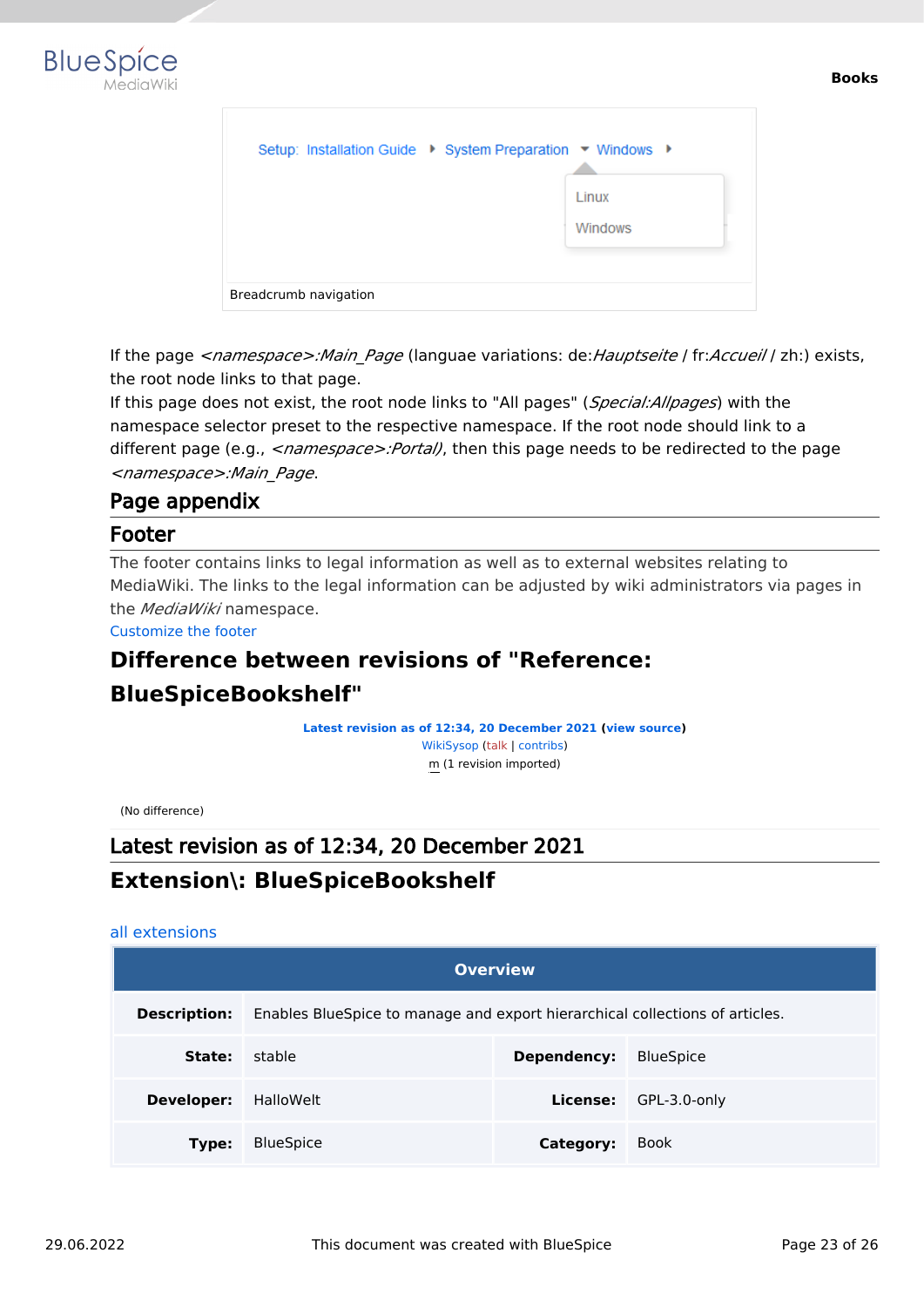

#### **Overview**

**Edition:** BlueSpice pro, BlueSpice Farm, BlueSpice Cloud

**[View help page](#page-9-0)**

#### Features

**Bookshelf** combines wiki pages to create books and also to export those pages as a PDF document.

Sets of different pages (chapters) can be put together individually to a book.

The table of contents of the book is displayed in the left navigation bar.

The chapters are displayed in a collapsible tree structure.

The book or parts of the book can be exported to PDF.

#### **Configuration manager**

Some aspects of this extension can be configured on Special: BlueSpiceConfigManager . Here, wiki administrators can:

prepend the article table of contents and headlines of a page with book numeration.

supress the namespace prefix of book articles in the PDF output.

apply the display title from the book source to a wiki page.

#### Technical Information

This information applies to BlueSpice 4. Technical details for BlueSpice cloud can differ in some cases.

#### **Requirements**

MediaWiki: 1.35.0 BlueSpiceFoundation: 4.0

#### **Integrates into**

BlueSpiceBookshelf

#### **Special pages**

Bookshelf BookshelfBookEditor BookshelfBookManager

#### **Permissions**

| <b>Name</b>                              | <b>Description</b>                                       | Role   |
|------------------------------------------|----------------------------------------------------------|--------|
| bookshelf-viewspecialpage                | Access the special page Special: Bookshelf               | reader |
| bookshelfbookmanager-<br>viewspecialpage | Access the special page Special:<br>BookshelfBookManager | reader |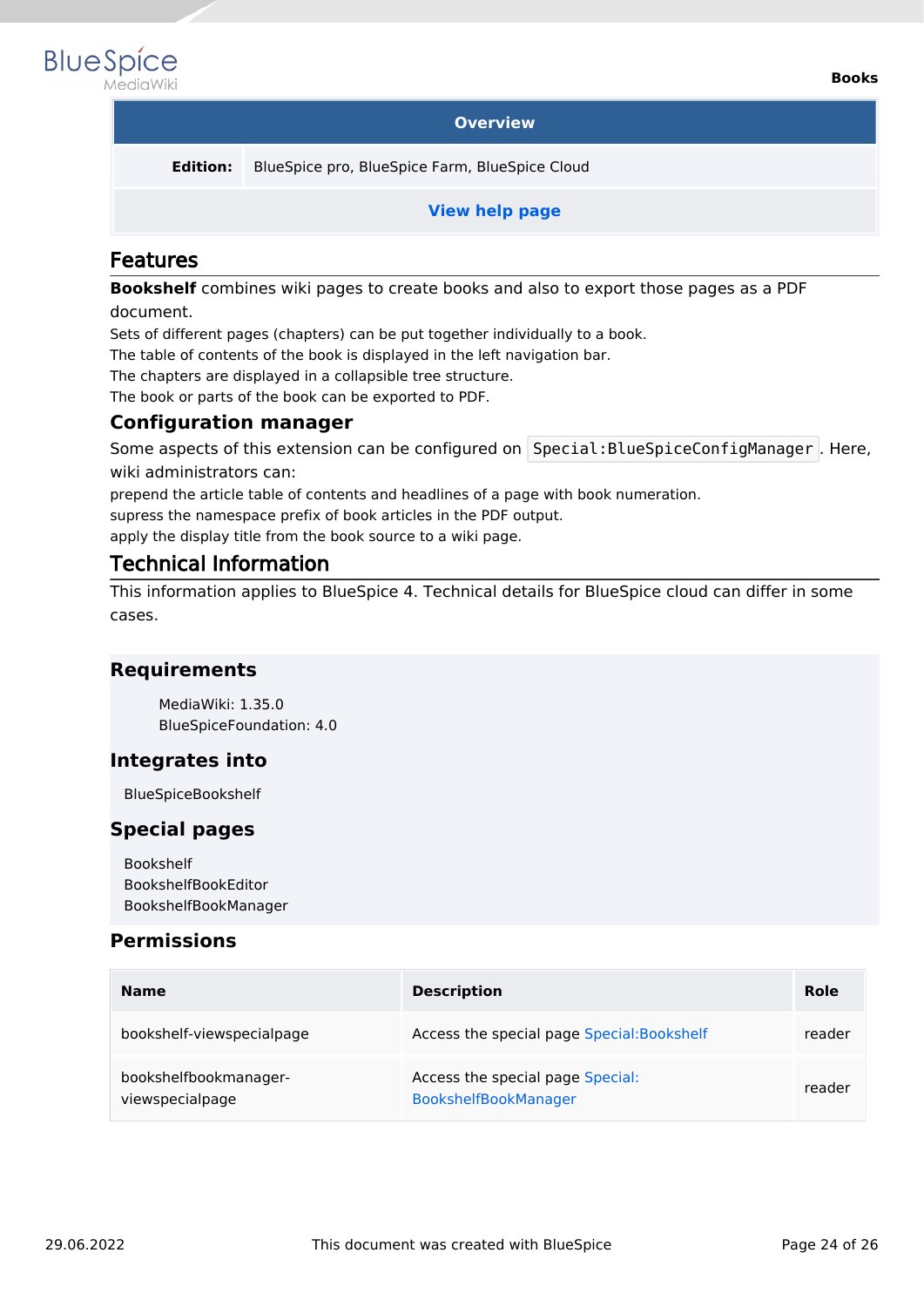

# **Configuration**

| <b>Name</b>                                      | Value                                              |  |
|--------------------------------------------------|----------------------------------------------------|--|
| BookShelfDefaultCoverImage                       | 'resources/images/assets/coverimage/dummy.<br>png' |  |
| BookShelfShowChapterNavigationPagerAfterContent  | false                                              |  |
| BookShelfShowChapterNavigationPagerBeforeContent | false                                              |  |
| BookshelfPrependPageTOCNumbers                   | true                                               |  |
| BookshelfSupressBookNS                           | true                                               |  |
| BookshelfTitleDisplayText                        | true                                               |  |

#### **User options**

| Name                     | <b>Value</b>    |
|--------------------------|-----------------|
| bs-bookshelf-defaultyjew | 'gridviewpanel' |

# **API Modules**

bs-bookshelf-bookstore bs-bookshelf-manage bs-bookshelf-mass-add-page-store bs-bookshelf-page-collection-store bs-bookshelf-store

#### **Hooks**

[BSBookshelfGetBookData](https://www.mediawiki.org/wiki/Manual:Hooks/BSBookshelfGetBookData) [BSInsertMagicAjaxGetData](https://www.mediawiki.org/wiki/Manual:Hooks/BSInsertMagicAjaxGetData) [BSUEModulePDFAfterFindFiles](https://www.mediawiki.org/wiki/Manual:Hooks/BSUEModulePDFAfterFindFiles) [BSUEModulePDFbeforeGetPage](https://www.mediawiki.org/wiki/Manual:Hooks/BSUEModulePDFbeforeGetPage) [BSUEModulePDFcollectMetaData](https://www.mediawiki.org/wiki/Manual:Hooks/BSUEModulePDFcollectMetaData) [BSUEModulePDFgetPage](https://www.mediawiki.org/wiki/Manual:Hooks/BSUEModulePDFgetPage) [BeforePageDisplay](https://www.mediawiki.org/wiki/Manual:Hooks/BeforePageDisplay) [BlueSpiceDiscoveryTemplateDataProviderAfterInit](https://www.mediawiki.org/wiki/Manual:Hooks/BlueSpiceDiscoveryTemplateDataProviderAfterInit) [ChameleonSkinTemplateOutputPageBeforeExec](https://www.mediawiki.org/wiki/Manual:Hooks/ChameleonSkinTemplateOutputPageBeforeExec) [ContentHandlerDefaultModelFor](https://www.mediawiki.org/wiki/Manual:Hooks/ContentHandlerDefaultModelFor) **[GetPreferences](https://www.mediawiki.org/wiki/Manual:Hooks/GetPreferences)** [LoadExtensionSchemaUpdates](https://www.mediawiki.org/wiki/Manual:Hooks/LoadExtensionSchemaUpdates) [MWStakeCommonUIRegisterSkinSlotComponents](https://www.mediawiki.org/wiki/Manual:Hooks/MWStakeCommonUIRegisterSkinSlotComponents) [SkinTemplateNavigation::Universal](https://www.mediawiki.org/wiki/Manual:Hooks/SkinTemplateNavigation::Universal)

# <span id="page-24-0"></span>**Difference between revisions of "User:Margit.link-rodrigue"**

**[Latest revision as of 15:36, 3 December 2021](#page-24-0) [\(view source\)](#page-24-0)** [Margit.link-rodrigue](#page-24-0) ([talk](https://en.wiki.bluespice.com/w/index.php?title=User_talk:Margit.link-rodrigue&action=view) | [contribs](https://en.wiki.bluespice.com/wiki/Special:Contributions/Margit.link-rodrigue)) (create user page)